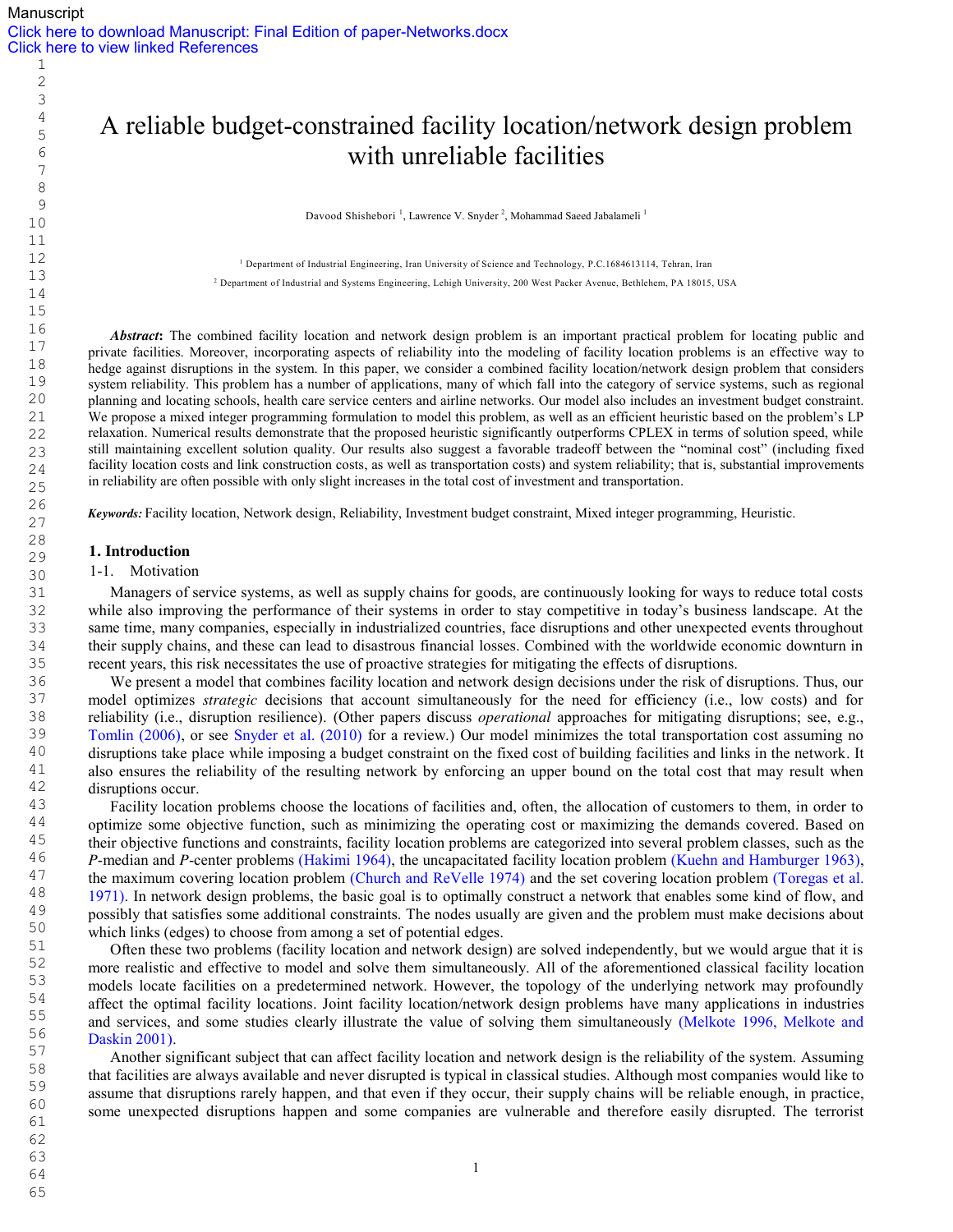attacks of 9/11, the catastrophic devastation caused by Hurricane Katrina (Barrionuevo and Deutsch 2005, Latour 2001, Mouawad 2005), the huge fines paid by the Boeing company in compensation for postponing the delivery of the Dreamliner 787 (Bathgate and Hayashi 2008, Peng et al. 2011) and the tragic earthquake and subsequent tsunami in Japan in 2011 (Bathgate and Hayashi 2008, Clark and Takahashi 2011) are among the most obvious examples of these kind of disruptions.

It can be difficult for companies to remove (or even reduce) the causes of disruptions, sometimes, because most of the times, the causes—such as equipment failures, natural disasters, industrial accidents, power outages, labor strikes, and terrorism—are out of companies' control and cannot effectively be avoided by precautionary actions. Although some disruptions are short-lived, they can still cause serious long-term negative financial and operational outcomes. Some studies have quantified these negative effects of disruptions empirically; for example, the abnormal stock returns of firms that have been affected by disruptions can reach approximately 40% (Hendricks and Singhal 2005). Similar findings are described by (Peng et al. 2011, Hicks 2002).

When facility disruptions occur, customers may have to be reassigned from their original facilities to the other available facilities, in which case the transportation costs will surely increase. Moreover, the facility locations that are chosen when the disruption risks are ignored may not be good locations to respond to disruptions; therefore, it is important to incorporate the risk of disruptions when making facility location and network design decisions. That is the primary focus of our study.

#### 1-2. Literature Review

The initial model for the facility location/network design problem (FLNDP) was introduced by Daskin et al. in 1993 (Daskin et al. 1993). They demonstrated the importance of optimizing facility locations at the same time as network design and developed a mathematical model to do so. Subsequently, Melkote (1996) developed three models for the FLNDP in his doctoral thesis including uncapacitated and capacitated versions (UFLNDP and CFLNDP, respectively) and the maximum covering location-network design problem (MCLNDP). These models were also described by Melkote and Daskin (2001). In another doctoral thesis, some efficient approaches were developed to solve the static budget-constrained FLNDP by Cocking (2008). Also, Cocking (2008) developed some useful algorithms to find good upper lower bounds on the optimal solution. The main heuristics that were proposed in Cocking's doctoral thesis are simple greedy heuristics, a local search heuristic, metaheuristics including simulated annealing (SA) and variable neighborhood search (VNS), and a custom heuristic based on the problem-specific structure of FLND. In addition, a branch-and-cut algorithm using heuristic solutions as upper bounds, and cutting planes to improve the lower bound of the problem were developed. The method reduced the number of nodes which were needed to approach optimality.

Drezner and Wesolowsky (2003) proposed a new network design problem with potential links, each of which could be either constructed at a given cost or not. Also, each constructed link could be constructed as either a one-way or two-way link. Bigotte et al. (2010) studied a version of the FLNDP in which the multiple levels of urban centers and multiple levels of network links were considered simultaneously in developing of a mixed integer mathematical model. Their model determines the best transfers of urban centers and network links to a new level of hierarchy in order to improve the accessibility of all kinds of facilities. Jabalameli and Mortezaei (2011) proposed a bi-objective mixed integer programming formulation as an extension of the CFLNDP in which the capacity of each link for transferring the demands is limited. Contreras and Fernandez (2012) reviewed the relevant modeling aspects, alternative formulations and several algorithmic strategies for the FLNDP. They studied general network design problems in which design decisions to locate facilities and to select links on an underlying network are combined with operational allocation and routing decisions to satisfy demands. Contreras et al. (2012) presented a combined FLND problem to minimize the maximum customer-facility travel time. They developed and compared two mixed integer programming formulations by generalizing the classical *P*-center problem so that the models consider the location of facilities and the design of the underlying network simultaneously. Table 1 presents an overview of the literature on the FLND problem.

The literature related to system reliability in facility location problems demonstrates that, in light of the huge investment required for facility location, the attention paid to system failures in facility location has increased in recent years (Qi and Shen 2007, Qi et al. 2010). Drezner (1987) was one of the first researchers who proposed mathematical models for facility location with unreliable suppliers. He studied the unreliable *P*-median and (*P*,*q*)-center location problems, in which a facility has a given probability of becoming inactive. In subsequent research, Snyder and co-authors (2003, 2005, 2007) proposed several mathematical programming formulations for the reliable *P*-median and fixed charge problems based on level assignments, in which the candidate sites are subject to random disruptions with equal probability. Berman et al. (2007) formulated a *P*-median problem with disruptions that relaxes the equal-probability assumption made by Snyder and Daskin (2005). Their model is highly non-linear, and they focus on structural properties and special cases. Shen et al. (2009) also relaxed the assumption of uniform failure probabilities, formulated the stochastic fixed-charged facility location problem as a nonlinear mixed integer program, and proposed several heuristic solution algorithms, as well as a 2.674 approximation algorithm for the equal-probability case. Lim et al. (2009) proposed a reliability continuum approximation (CA) approach for facility location problems with uniform customer density in which facilities can be protected with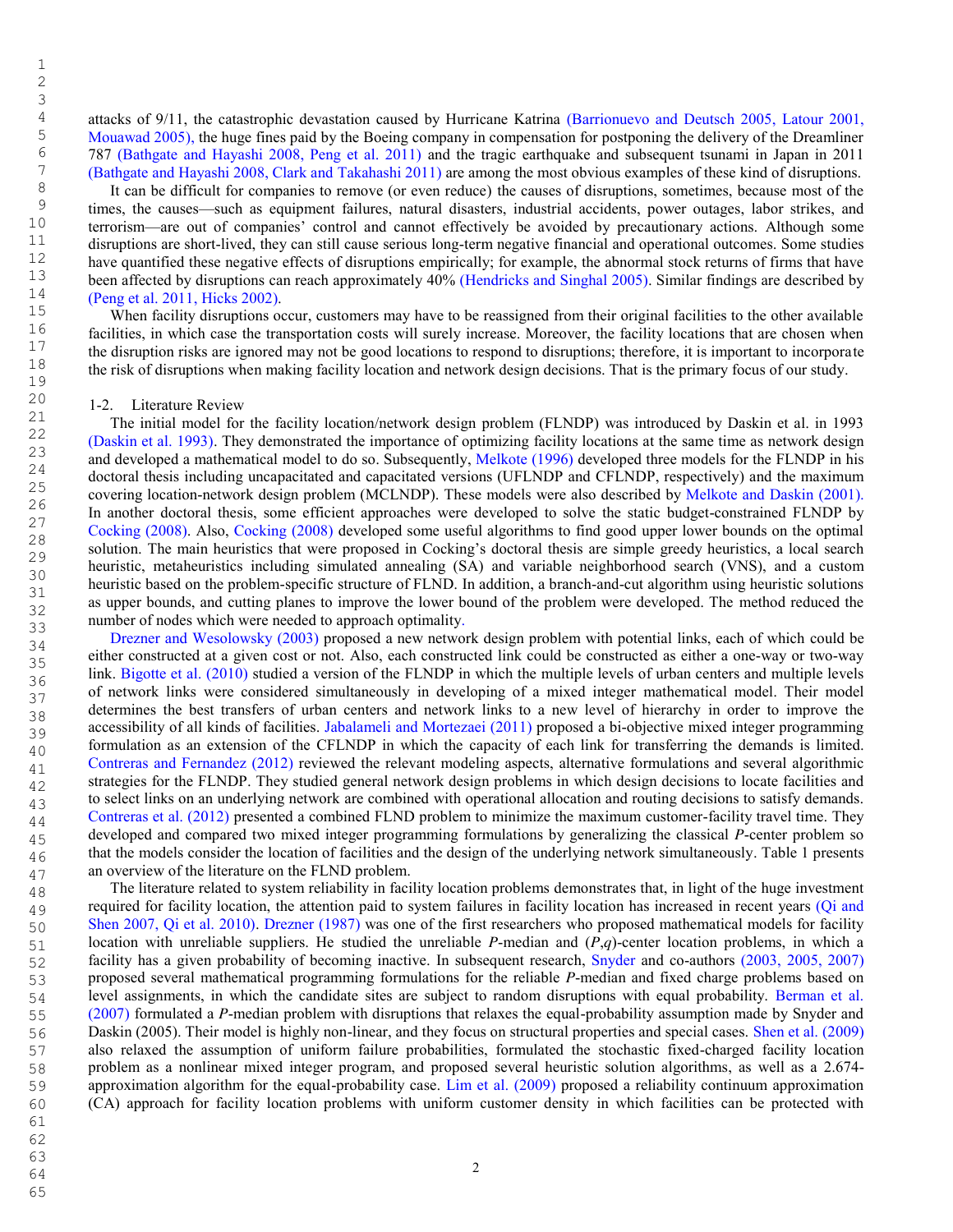additional investments. They demonstrated the impact of misestimating the disruption probability in facility location problems in the presence of random facility disruptions.

Hanley and Church (2011) developed a facility location–interdiction covering model for finding a robust arrangement of facilities that has a suitable efficiency under worst-case facility losses. They formulated a MIP model in which all possible interdiction patterns are considered, and a second, more compact bilevel model in which the optimal interdiction pattern is implicitly defined in terms of the chosen facility locations. Peng et al.  $(2011)$  studied the effect of considering of reliability in logistic networks design problems with facility disruptions and illustrated that applying a reliable network design is often possible with negligible increases in total location and allocation costs. They considered open/close decisions on nodes but not on arcs of the commodity production/delivery system. By applying the *p*-robustness criterion (which bounds the cost in disruption scenarios), they simultaneously minimize the nominal cost (the cost when no disruptions occur) and reduce the disruption risk. Recently, Liberatore et al. (2012) proposed a tri-level mathematical model for the problem of optimizing fortification plans in capacitated median distribution systems with limited protective resources in the face of disruptions that involve large regions. They illustrated empirically that considering correlation effects in a system plays an important role in reducing the suboptimal protection plans and subsequently decreasing the unessential growth in the system cost when disruptions happen. Moreover, Jabbarzadeh et al. (2012) studied a supply chain design problem in which distribution centers may have partial and complete disruptions. The problem was formulated as a mixed-integer nonlinear program which maximizes the total profit of the system while taking into account different disruption scenarios at facilities. Table 2 summarizes an overview on the literature of the facility location problems with respect to system reliability.

#### 1-3.Model Overview

It is evident from the preceding literature review that the existing studies have not considered both network design and system reliability together with facility location. In fact, the literature review illustrates that there is a research gap in facility location regarding more realistic factors such as network design and system reliability to manage practical facility location problems. However, there are numerous examples of practical problems in which simultaneously considering facility location, network design, and system reliability is critical in improving the efficiency, usefulness, and security of the system. These examples include pipelines for gas and water, infrastructure for airline and railroad networks, and systems for delivering services such as health care and education. (In the latter example, link construction may represent establishing routes for medical transport vehicles or school buses, or may represent the construction of new roads to access the facilities, e.g., in underdeveloped regions.) Moreover, our model includes a budget constraint on the fixed cost of locating nodes and links in the network, which reflects a practical constraint faced by many of these systems.

We will refer to our model as the reliable budget-constrained facility location/network design problem (RBFLNDP). The main contributions that differentiate this paper from the existing ones in the related literature can be summarized as follows: (1) We introduce a new optimization model to consider simultaneously facility location and allocation, network design, system reliability and a budget constraint as a mixed-integer, linear programming (MILP) problem. Our model integrates tactical and strategic decision making, such as determining the optimum locations of new facilities, optimum construction of transportation links, and optimum allocation of demand nodes to located facilities so that total costs as well as system reliability are optimized. (2) Our new mathematical formulation not only takes into account facility location costs, link construction costs, and transportation costs, but also constrains the maximum allowable disruption cost of the system, as well as the investment in facility location and transportation link construction. (3) We develop a new hybrid heuristic solution approach for the RBFLNDP that, to the best of our knowledge, has not previously been proposed for solving facility location problems.

The remainder of the paper is organized as follows: In Section 2, the mathematical formulation of the RBFLNDP is developed. In Section 3, the hybrid LP relaxation heuristic solution approach is proposed and described. Then, in Section 4, a numerical example that illustrates the application of the heuristic is demonstrated and, based on it, a sensitivity analysis of the model parameters is reported. Computational results are presented in Section 5 and finally, conclusions and future works are discussed in Section 6.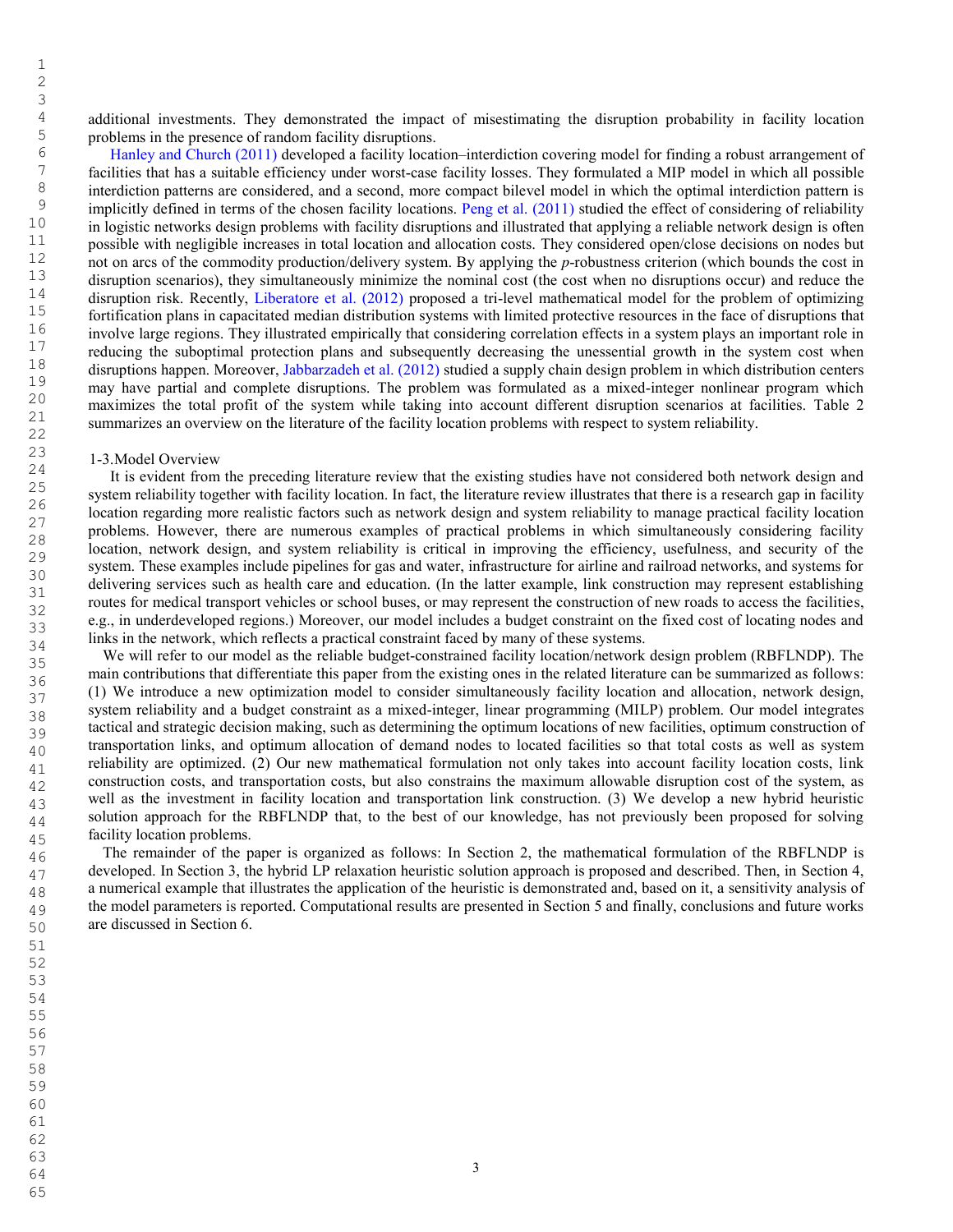| Table 1: All overview on the interature of the FLIND problem |            |                                                                                                                                                                                                                                                                       |                                                                                                                                                                                                                                                              |                                                                                                                                                                  |                                                                                                                                         |  |  |  |  |  |
|--------------------------------------------------------------|------------|-----------------------------------------------------------------------------------------------------------------------------------------------------------------------------------------------------------------------------------------------------------------------|--------------------------------------------------------------------------------------------------------------------------------------------------------------------------------------------------------------------------------------------------------------|------------------------------------------------------------------------------------------------------------------------------------------------------------------|-----------------------------------------------------------------------------------------------------------------------------------------|--|--|--|--|--|
| <b>Authors</b>                                               | Year       | Contribution(s)                                                                                                                                                                                                                                                       | <b>Assumptions and descriptions</b>                                                                                                                                                                                                                          | Solution method(s)                                                                                                                                               | <b>Other comments</b>                                                                                                                   |  |  |  |  |  |
| 3Daskin et al.                                               | 1993       | Considering the facility location & network<br>design topics simultaneously for the first time<br>Proposing mathematical model for facility<br>location/network design problem (FLNDP)                                                                                | Locating uncapacitated facilities and optimizing<br>network design simultaneously                                                                                                                                                                            |                                                                                                                                                                  | Proposing a mixed integer<br>mathematical model for<br><b>FLNDP</b>                                                                     |  |  |  |  |  |
| Melkote and Daskin                                           | 1996, 2001 | • Proposing several mathematical models for<br>FLNDP with different assumptions                                                                                                                                                                                       | • Minimizing the facility location, link construction<br>and transportation costs for:<br>$\checkmark$ Uncapacitated facilities<br>$\checkmark$ Capacitated facilities<br>• Maximizing the covering of demand nodes by<br>located facilities in FLND problem | Branch and bound<br>$\bullet$<br>approach<br>Heuristic algorithm<br>$\bullet$                                                                                    | Proposing three<br>$\bullet$<br>mathematical models                                                                                     |  |  |  |  |  |
| Drezner and<br>Wesolowsky                                    | 2003       | Considering FLNDP as two separate<br>$\bullet$<br>objective functions (facility location costs $\&$<br>traffic flow costs)                                                                                                                                            | Designing and constructing the links as one<br>$\bullet$<br>direction & two directions with different costs                                                                                                                                                  | Heuristic algorithms<br>$\bullet$<br>Simulated annealing<br>Tabu search<br>$\bullet$<br>Genetic algorithm<br>$\bullet$                                           | Simultaneously optimizing<br>facility location and<br>network design as two<br>separate objective functions                             |  |  |  |  |  |
| 5Miranda<br>6                                                | 2004       | Modeling of FLNDP with congestion costs<br>$\bullet$<br>and interdependency                                                                                                                                                                                           | Considering congestion costs<br>$\bullet$<br>Bringing up the interdependency among facilities<br>$\bullet$                                                                                                                                                   | Benders decomposition<br>$\bullet$<br>algorithm<br>Branch and bound<br>$\bullet$<br>approach in CPLEX solver                                                     |                                                                                                                                         |  |  |  |  |  |
| Cocking<br>$20$<br>$21$<br>$22$                              | 2008, 2009 | Modeling of budget-constrained FLNDP<br>$\bullet$                                                                                                                                                                                                                     | Considering of investment budget constraint for<br>facility location & network design                                                                                                                                                                        | Branch and cut algorithm<br>Heuristic algorithm<br>Variable neighborhood<br>search (VNS) including<br><b>RVNS &amp; VNDS</b><br>Simulated annealing<br>$\bullet$ | Applying the proposed<br>solution methods for a real<br>case study                                                                      |  |  |  |  |  |
| $\frac{4}{3}$ Bigotte et al.<br>25<br>26                     | 2010       | Integrated modeling of urban hierarchy and<br>$\bullet$<br>transportation network planning                                                                                                                                                                            | Considering facility location and allocation as<br>$\bullet$<br>hierarchical and multi-level problem                                                                                                                                                         | Heuristic algorithm<br>Nested partitioning<br>$\bullet$<br>algorithm<br>Tabu search<br>$\bullet$<br>Genetic algorithm<br>$\bullet$                               | Applying the proposed<br>solution methods for a real-<br>world application of urban<br>hierarchy and transportation<br>network planning |  |  |  |  |  |
| sJabalameli and<br><sub>Q</sub> Mortezaei                    | 2011       | An extension of the FLNDP proposed by<br>$\bullet$<br>Melkote (1996, 2001) subject to capacitated<br>facilities as multi objective mathematical<br>model                                                                                                              | The facilities are capacitated<br>• The transportation links are capacitated                                                                                                                                                                                 | Hybrid heuristic algorithm<br>Lexicography method                                                                                                                |                                                                                                                                         |  |  |  |  |  |
| <sup>1</sup> Contreras and<br>2Fernandez<br>3<br>5           | 2012       | Discussing and analyzing general network<br>$\bullet$<br>design problems subject to combining<br>design decisions to locate facilities and to<br>select links on an underlying network with<br>the operational allocation and routing<br>decisions to satisfy demands | Considering the relevant modeling aspects,<br>alternative formulations and possible algorithmic<br>strategies of general network design problems                                                                                                             |                                                                                                                                                                  |                                                                                                                                         |  |  |  |  |  |
| Contreras et al.<br>38<br>39<br>40<br>$\overline{41}$        | 2012       | Minimizing the maximum customer-facility<br>$\bullet$<br>travel time of center FLNDP                                                                                                                                                                                  | • Generalizing the classical $P$ -center problem for<br>various applications in regional planning,<br>distribution<br>• Formulating multi-commodity-type decision<br>variables for telecommunications, emergency<br>systems                                  | Branch and cut algorithm<br>٠<br>Heuristic algorithm                                                                                                             |                                                                                                                                         |  |  |  |  |  |

- 42
- 43
- 44
- 45
- 46

49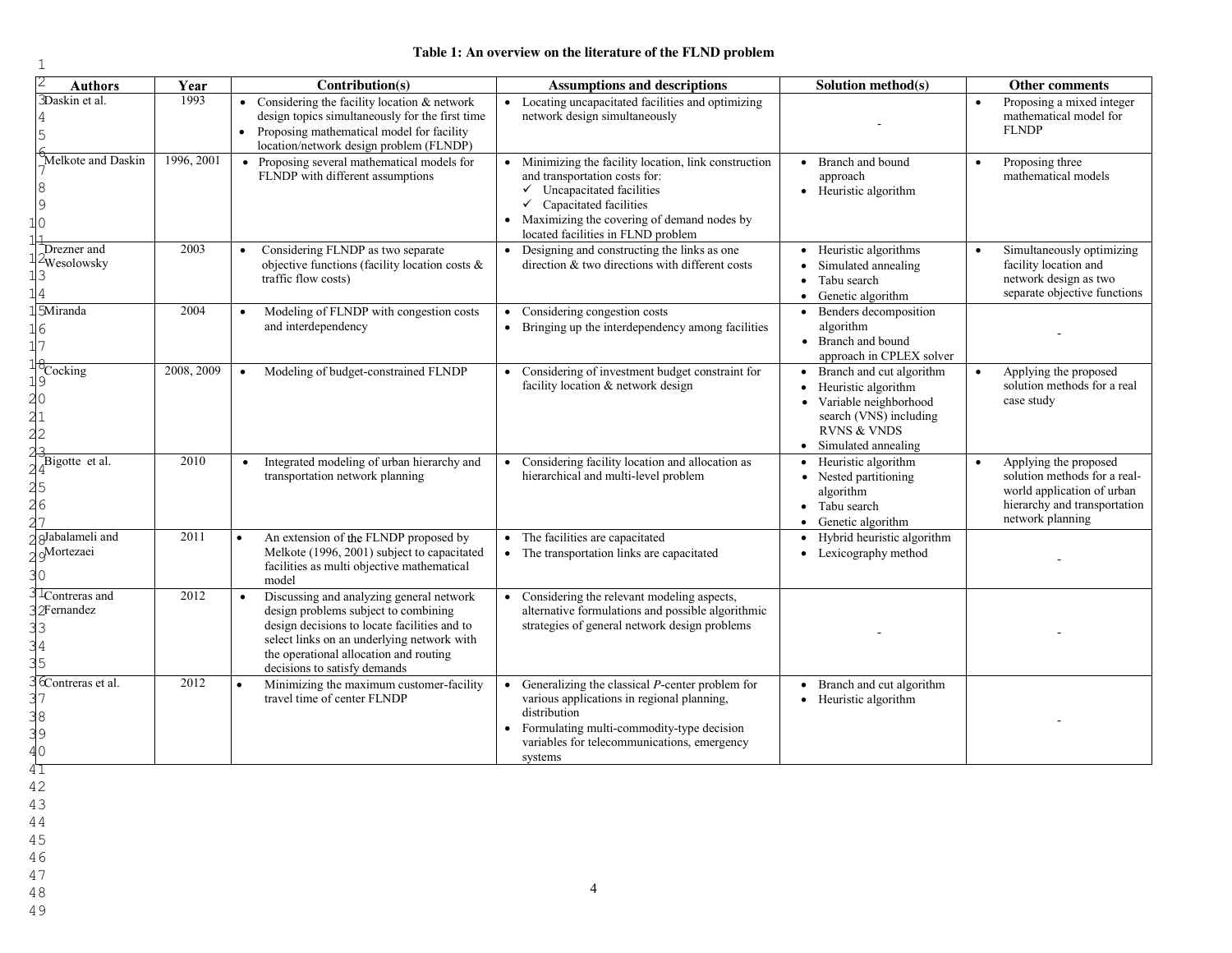| Table 2: All overview of the inerature on facinty location problems considering system renability |               |                                                                                                                                                                                                                                                |                                                                                                                                                                                                                                                                                                                                                                                                                                                                                                                                                          |                                                                                                                                                                                                                                                                                                                         |                                                                                                           |  |  |  |  |
|---------------------------------------------------------------------------------------------------|---------------|------------------------------------------------------------------------------------------------------------------------------------------------------------------------------------------------------------------------------------------------|----------------------------------------------------------------------------------------------------------------------------------------------------------------------------------------------------------------------------------------------------------------------------------------------------------------------------------------------------------------------------------------------------------------------------------------------------------------------------------------------------------------------------------------------------------|-------------------------------------------------------------------------------------------------------------------------------------------------------------------------------------------------------------------------------------------------------------------------------------------------------------------------|-----------------------------------------------------------------------------------------------------------|--|--|--|--|
| Author(s)                                                                                         | Year          | Contribution(s)                                                                                                                                                                                                                                | <b>Assumptions and descriptions</b>                                                                                                                                                                                                                                                                                                                                                                                                                                                                                                                      | Solution method(s)                                                                                                                                                                                                                                                                                                      | Other comments                                                                                            |  |  |  |  |
| 3Drezner<br>8                                                                                     | 1987          | Considering disruptions in a facility location<br>problem for the first time                                                                                                                                                                   | • Introducing two mathematical models:<br>$\checkmark$ First, a reliability version of the classical <i>P</i> -median problem,<br>assuming that nodes fail with a given probability. The failure<br>probability for each node is known, as are the joint<br>probabilities. The objective is to minimize the expected<br>demand-weighted travel distance.<br>Second, the $(P; q)$ -center problem, a type of P-center problem<br>in which $P$ facilities must be located to minimize the maximum<br>cost that may occur when at most $q$ facilities fail. | Variable neighborhood search<br>Heuristic algorithm<br>$\bullet$                                                                                                                                                                                                                                                        | Providing small illustrative<br>examples demonstrating the<br>behavior of the $(P; q)$ -center<br>problem |  |  |  |  |
| Snyder                                                                                            | 2003.<br>2005 | Proposing mathematical models for PMP &<br>$\bullet$<br>UFLP considering the failures of facilities                                                                                                                                            | • Formulating models for choosing facility locations to minimize<br>cost while also taking into account the expected transportation cost<br>after failures of facilities.<br>• The goal is to choose facility locations that are both inexpensive<br>under traditional objective functions and also reliable.                                                                                                                                                                                                                                            | Exact Lagrangian relaxation algorithm<br>$\bullet$                                                                                                                                                                                                                                                                      |                                                                                                           |  |  |  |  |
| ≯Berman et al.                                                                                    | 2007          | Study of facility reliability issues in network P-<br>median problems subject to strategic<br>centralization and co-location effects                                                                                                           | Analyzing a facility location model where facilities may be subject<br>to disruptions depending on the probability of facility failure.<br>• Generalizing the classical $P$ -median problem on a network to<br>explicitly include the failure probabilities.                                                                                                                                                                                                                                                                                             | Greedy heuristic method                                                                                                                                                                                                                                                                                                 | Illustrative case study: location<br>hospitals in Toronto, Canada                                         |  |  |  |  |
| <sup>6</sup> Shen, et al.                                                                         | 2007          | Study of the reliable uncapacitated facility<br>$\bullet$<br>location problem in which the failure<br>probabilities are site-specific.<br>Developing several models that can be used to<br>fortify the reliability of the existing facilities. | • Formulating the problem as a two-stage stochastic program and<br>then a nonlinear integer program.                                                                                                                                                                                                                                                                                                                                                                                                                                                     | Monotonic branch-reduce-bound algorithm,<br>٠<br>Sample average approximation heuristic<br>Four heuristic algorithms<br>$\bullet$<br>Genetic algorithm based heuristic algorithm<br>Approximation algorithm with worst case<br>bound for the special case where the failure<br>probability at each facility is the same |                                                                                                           |  |  |  |  |
| ⊤Lim et al.                                                                                       | 2009          | Proposing a reliable facility location design in<br>$\bullet$<br>the presence of random facility disruptions with<br>the option of hardening selected facilities                                                                               | • Formulating a facility location problem as a mixed integer<br>programming model incorporating two types of facilities, one that<br>is unreliable and another that is reliable                                                                                                                                                                                                                                                                                                                                                                          | Lagrangian relaxation-based solution<br>$\bullet$<br>algorithm                                                                                                                                                                                                                                                          |                                                                                                           |  |  |  |  |
| 4Gade and Pohl                                                                                    | 2009          | • Developing a mathematical model for discrete<br>capacitated-facility location problem                                                                                                                                                        | • Presenting a stochastic programming formulation that deals with<br>opening facilities with a finite capacity to serve a set of customers.                                                                                                                                                                                                                                                                                                                                                                                                              | Sample average approximation-based<br>$\bullet$<br>algorithm                                                                                                                                                                                                                                                            |                                                                                                           |  |  |  |  |
| Cui et al.<br>6                                                                                   | 2010          | Proposing a compact mixed integer program<br>$\bullet$<br>formulation and a continuum approximation<br>(CA) model to study the reliable uncapacitated<br>fixed charge location problem                                                         | Determining the optimal facility locations as well as the optimal<br>customer assignments to minimize initial setup costs and expected<br>transportation costs in normal and failure scenarios.                                                                                                                                                                                                                                                                                                                                                          | Lagrangian relaxation algorithm<br>$\bullet$<br>Continuum approximation (CA) method for<br>large scale problems                                                                                                                                                                                                         |                                                                                                           |  |  |  |  |
| <b>BHanley</b> and<br>cChurch                                                                     | 2011          | Developing a facility location-interdiction<br>$\bullet$<br>model in order to design a coverage-type<br>service network that is robust to the worst<br>instances of long-term facility loss                                                    | • Formulating the problem both as a mixed-integer program and as a<br>bilevel mixed-integer program that maximizes a combination of<br>initial coverage by $P$ facilities and the minimum coverage level<br>following the loss of the most critical facility                                                                                                                                                                                                                                                                                             | Bilevel programming algorithm<br>$\bullet$<br>Bilevel decomposition algorithm                                                                                                                                                                                                                                           |                                                                                                           |  |  |  |  |
| Peng et al.                                                                                       | 2011          | Study of reliable logistics networks design with<br>facility disruptions                                                                                                                                                                       | Proposing a mixed-integer programming model to simultaneously<br>minimize the nominal cost and reduce the disruption risk using the<br>$p$ -robustness criterion                                                                                                                                                                                                                                                                                                                                                                                         | Genetic algorithm-based heuristic<br>$\bullet$                                                                                                                                                                                                                                                                          | Evaluating the efficiency of<br>hybrid metaheuristic algorithm<br>vs. branch and bound algorithm          |  |  |  |  |
| Liberatore et al.<br>6                                                                            | 2012          | Considering the problem of optimally protecting<br>a capacitated median system with a limited<br>amount of protective resources subject to<br>disruptions.                                                                                     | The type of disruption studied is characterized by correlation<br>effects between the facilities, and may result in partial or complete<br>disruption of the facilities involved.<br>• The model optimizes protection plans in the face of large area<br>disruptions.                                                                                                                                                                                                                                                                                    | Exact solution algorithm which makes use<br>of a tree-search procedure to identify which<br>facilities to protect                                                                                                                                                                                                       | Testing the algorithm on a<br>dataset based on the 2009<br>L'Aquila earthquake.                           |  |  |  |  |
| 7Jabbarzadeh et al.<br>18<br>39<br>40                                                             | 2012          | Study of a supply chain design problem<br>considering the risk of disruptions at facilities                                                                                                                                                    | Study of supply chain design in which distribution centers may<br>have partial and complete disruptions.<br>Formulating the problem as a mixed-integer nonlinear program<br>which maximizes the total profit for the whole system while taking<br>into account different disruptions scenarios at facilities.                                                                                                                                                                                                                                            | Lagrangian relaxation method<br>٠<br>• Genetic algorithm                                                                                                                                                                                                                                                                |                                                                                                           |  |  |  |  |

- 41
- 42 43
- 44
- 45
- 46

48

49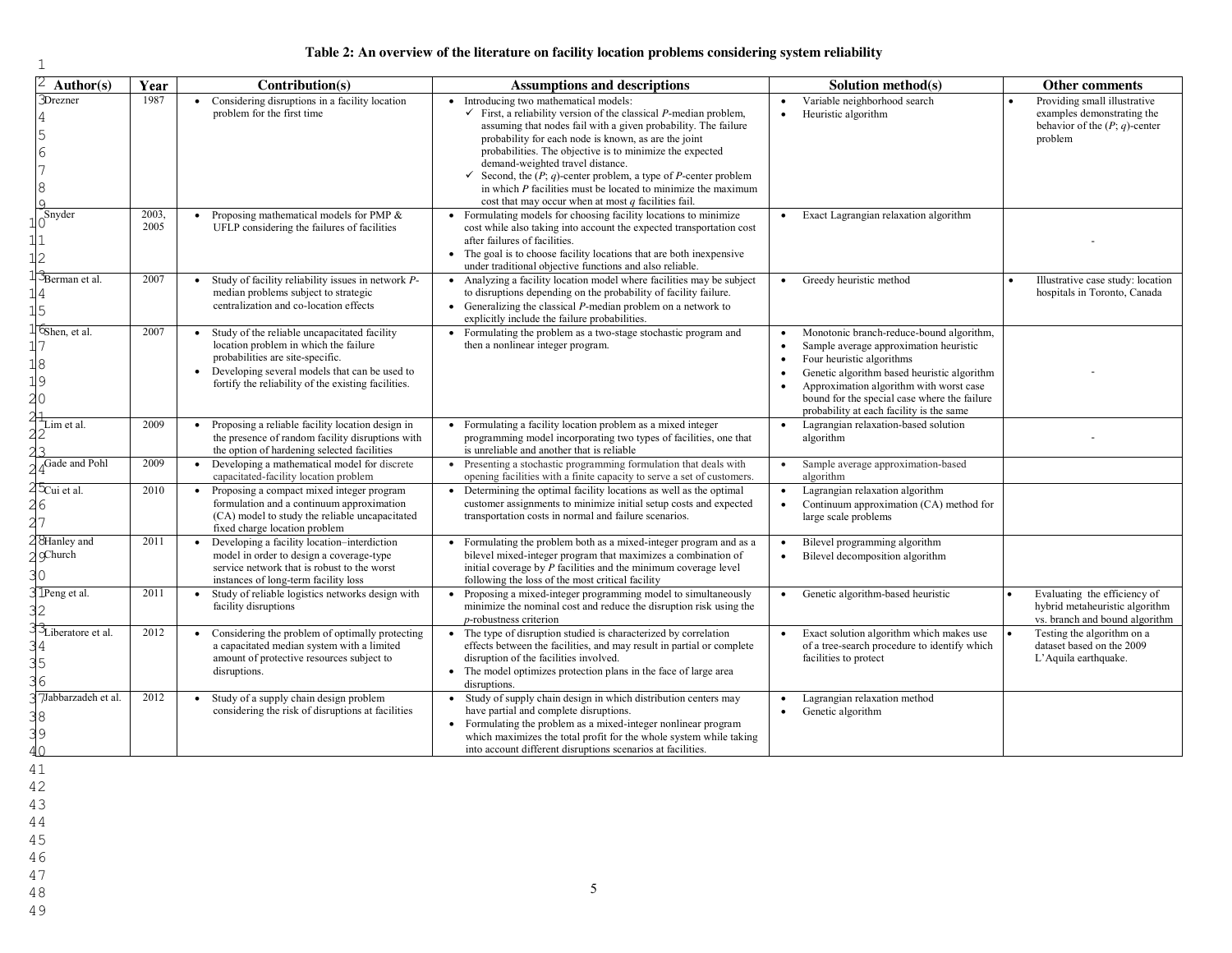# **2. Mathematical Formulation of the RBFLNDP**

# 2-1. Problem Description

We assume that we are given a set of demand nodes, as well as a set of potential transportation links among them. Each of the demand nodes is also a candidate facility node, and our goal is to choose facility nodes and transportation links, thereby constructing a transportation network to meet all of the demand. Fixed costs are incurred for constructing nodes and links, and transportation costs are incurred for each unit of demand that flows along the links. If some demand nodes are not eligible to become facilities, we can set their fixed costs to infinity, and if some facilities or links already exist, we can set their fixed costs to zero. The total investment cost (for locating facilities and constructing links) has a predetermined upper bound, represented in our model by a budget constraint. An additional upper bound is imposed on the investment by requiring that no more than *P* facilities are constructed. (By including both fixed costs and a limit of *P* facilities, our model combines aspects of both the uncapacitated fixed cost location problem and the *P*-median problem.)

Moreover, we assume that the facilities are not reliable and, due to unexpected events such as poor weather or sabotage, they occasionally fail and become unavailable. Accordingly, the demand nodes that were served by the disrupted facility must be reassigned to the nearest active facility. Of course, the re-assigned flows to the backup facilities are not optimal, leading to increased transportation costs, as well as increased link construction costs to accommodate the rerouted flows. The cost that is incurred during a disruption is known as the "failure cost" (JabalAmeli and Mortezaei 2011, Contreras and Fernandez 2012), and its upper bound may be called the "maximum allowable failure cost." Our goal is to bound the failure cost that occurs for any disruption, regardless of how likely the disruption is. Accordingly, we do not consider either the probability or the duration of disruptions.

We assume that the system functions as a *customer-to-server* system in which customers themselves travel to the facilities in order to receive service. Thus, when we speak of a "flow" on a given link, we are speaking of the flow of *customers* traveling on the link toward the facility they patronize. In contrast, many facility location or network design models treat flows of *goods*, and in the opposite direction, from facilities toward customers. The *customer-to-server* assumption is common for service systems and is consistent with the models proposed by Melkote (1996). However, this assumption is not critical for our model, which could be easily adapted to accommodate flows in the opposite direction through appropriate modifications to the parameters, decision variables, and constraints.

In our model, when we choose the location of a facility, we also choose which facility will serve as its backup when the facility is disrupted. Note that this differs from the notion of "backup facility" as used by Snyder and Daskin (2005) and other authors, in which backups are assigned at the customer level, not the facility level. That is, in other models, two customers assigned to the same facility may have different backup facilities, whereas in our model, they have the same backup facility.

Suppose that node *k* is chosen as the backup facility for a facility at node *i*. We assume that additional links must be constructed to accommodate the new flows into node *k* when a disruption occurs at node *i*. Thus, to accommodate rerouting when *i* is disrupted, a link  $(j, k)$  must be constructed for every link  $(j, i)$  that was constructed for normal flows, and a link from *i* to *k* must also be constructed (for the demands originating at *i*).

To summarize, our problem is to determine: (1) the optimum locations of facilities; (2) the primary facility and backup facility of every demand node; (3) the transportation links that should be constructed for both normal and disrupted conditions; and (4) the amount of demand that should be transported on each transportation link. The objective function minimizes the transportation cost, while constraints bound the investment cost and the failure cost.

#### 2-2. Additional Assumptions

In addition to the assumptions described in the preceding section, we assume the following:

- $\checkmark$  The facilities and network links are uncapacitated.
- $\checkmark$  Facilities can only be located on the nodes of the network, not on links.
- $\checkmark$  All travel costs are symmetric.
- $\checkmark$  All network links are reliable; that is, disruptions occur at the nodes only.
- $\checkmark$  At most one facility fails at a time.

# 2-3. Notation

Sets and Parameters:

- *N* set of nodes in the network; each is both a demand node and a potential facility location *S* set of candidate links in the network
- *d<sub>i</sub>* demand at node  $i \in N$
- *D*  $\sum_{i \in M} d_i$  = total demand
- *B* investment budget for (i.e., upper bound on) facility location and link construction
- *f<sub>i</sub>* fixed cost of locating a facility at node  $i \in N$ 
	- 6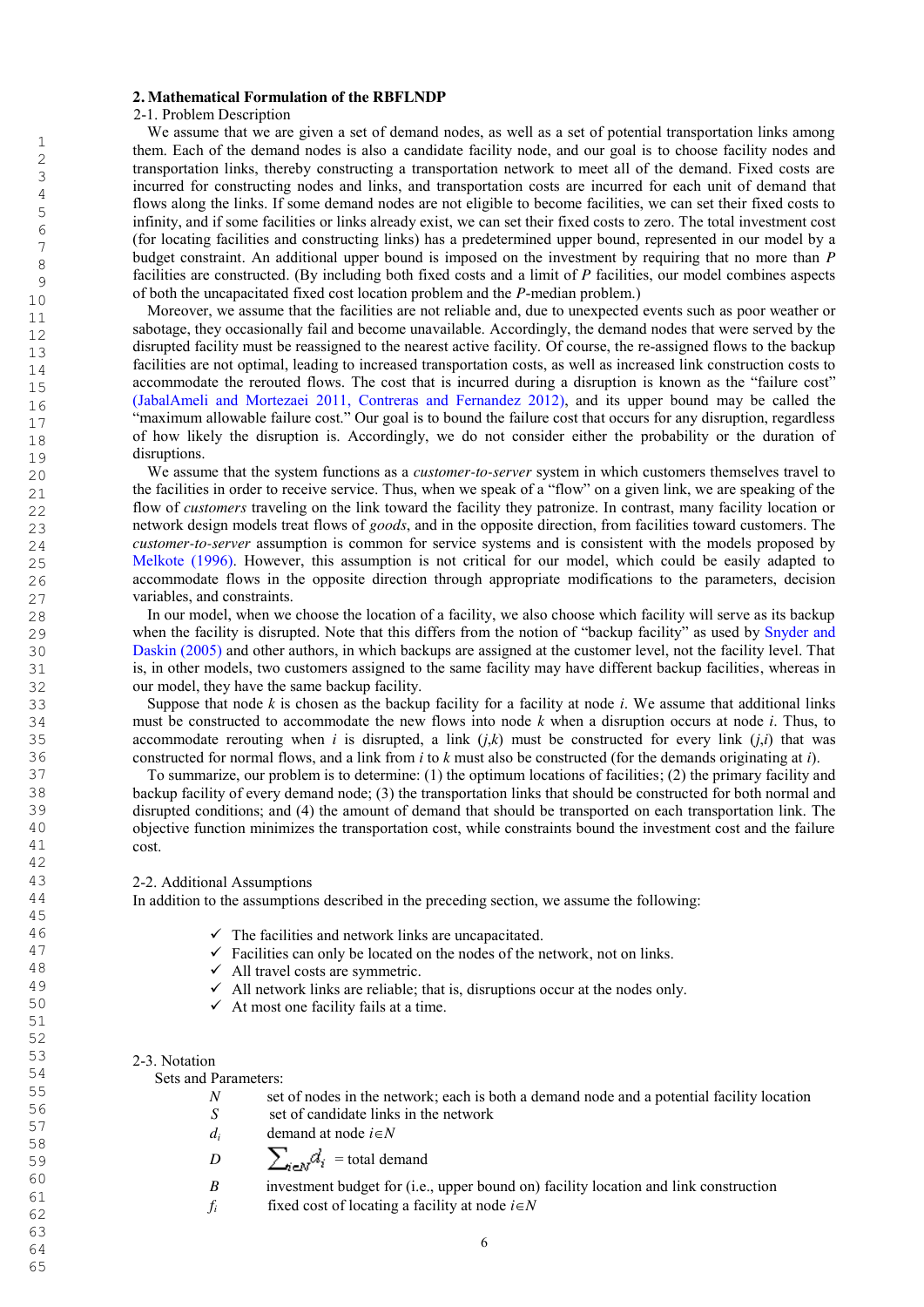Note that  $t_{ij}^0$  and  $t_{ij}^l$  represent link-specific transportation costs, not origin-destination transportation costs. Since customers traverse routes that consist of multiple links (unlike in classical location problems), we must model the flows link-by-link and therefore use link-specific transportation costs.

We assume that the maximum allowable failure cost, *FC*, is the same for all facilities, for the sake of simplicity. The model can easily be modified to allow facility-dependent maximum allowable failure costs by appending a subscript to *FC* and modifying the appropriate constraint in the formulation below. Determining a suitable value for *FC* in practice may be challenging, because firms and service organizations may find it difficult to quantify the specific maximum failure cost they could withstand. However, our problem can be solved iteratively with different values of *FC* to obtain a tradeoff curve from which decision makers may choose a solution that strikes an appropriate balance between operating cost and failure cost, based on their preference. The method for generating this tradeoff curve is discussed in Section 4.

Decision variables:

 $Z_{ik}$  = 1 if a facility is located at node *i* and the facility located at node *k* is node *i*'s backup facility, 0 otherwise

 $X_{ij}$  = 1 if link  $(i,j)$  is constructed, 0 otherwise

 $Y_{ij}^{\dagger}$  = fraction of demand of node *l* that flows on link  $(i,j) \in S$ 

 $Y_{ij}^i = X_{ij}$   $(i,j) \in S$ 

 $W_i^l$  = fraction of demand of node *l* that is served by a facility at node *i*  $\in$  *N* 

$$
W_i^i = \sum_{k \in M} Z_{ik} \quad i \in N
$$

Since a backup facility is required for each open facility, a facility is located at node *i* if and only if  $\Sigma_k Z_{ik} = 1$ . (It is allowable for  $Z_{ik}$  and  $Z_{ki}$  both to equal 1. Each facility may serve as both a "primary" facility and as a backup for another facility.)

The transportation (flow) variables work as follows.  $Y_{ij}^l$  represents the fraction of node *l*'s demand that flows on link  $(i,j)$ . (Recall that "flow" refers to the flow of customers toward their facilities.) No flow is allowed on  $(i,j)$  unless that link is constructed, i.e., unless  $X_{ij} = 1$ . Moreover, if link  $(i,j)$  is constructed, then we assume that the demand of node *i* flows on it. (This is optimal if the link construction and transportation costs satisfy the triangle inequality.) Thus, we define  $Y_{ij}^i = X_{ij}$ . A second set of flow variables,  $W_i^l$ , indicates which facilities (*i*) serve which customers (*l*), ignoring which links that flow actually travels on. We assume that if *i* is selected as a facility, then that facility serves the demand at *i* itself; hence,  $W_i^i = \sum_k Z_{ik}$ .

## 2-4. Formulation

 $s.t.$ 

With respect to the above assumptions and notations, the mathematical formulation of the RBFLNDP is shown below:

(RBFLNDP) Min 
$$
C = \sum_{\{i,j\} \in S} t_{ij}^i X_{ij} + \sum_{\{i,j\} \in S} \sum_{l \in N: l \neq i} t_{ij}^l Y_{ij}^l
$$
 (1)

$$
\sum_{i \in N} \sum_{k \in N} f_i Z_{ik} + \sum_{(i,j) \in S} c_{ij} X_{ij} \le B
$$
\n<sup>(2)</sup>

$$
\left[ \sum_{m \in V} \sum_{n \in V} f_m Z_{mn} + \sum_{(m,j) \in S} f_{mj} X_{mj} + \sum_{(m,j) \in S} f_{mj}^m X_{mj} + \sum_{(m,j) \in S} \sum_{l \in V, k \neq m} f_{mj}^l Y_{mj}^l \right] \tag{3}
$$

$$
+\left[c_{\mu} + \sum_{j \neq v} c_{\mu} X_{\mu} + \sum_{j \neq v} (\ell_{\mu}^{j} - t_{\mu}^{j}) X_{\mu} + \sum_{j \neq v \text{ terms}} \sum_{j \neq \mu} (\ell_{\mu}^{i} - t_{\mu}^{i}) Y_{\mu}^{k}\right] \leq FC + M(1 - Z_{\mu}) \quad \forall i, k \in \mathbb{N}
$$
  

$$
X_{\mu} + \sum_{j \neq N; j \neq k} Y_{ji}^{i} = \sum_{j \neq N} Y_{ij}^{i} + W_{i}^{i} \qquad \forall i, l \in \mathbb{N} : i \neq l, (l, i) \in \mathbb{S}
$$
 (4)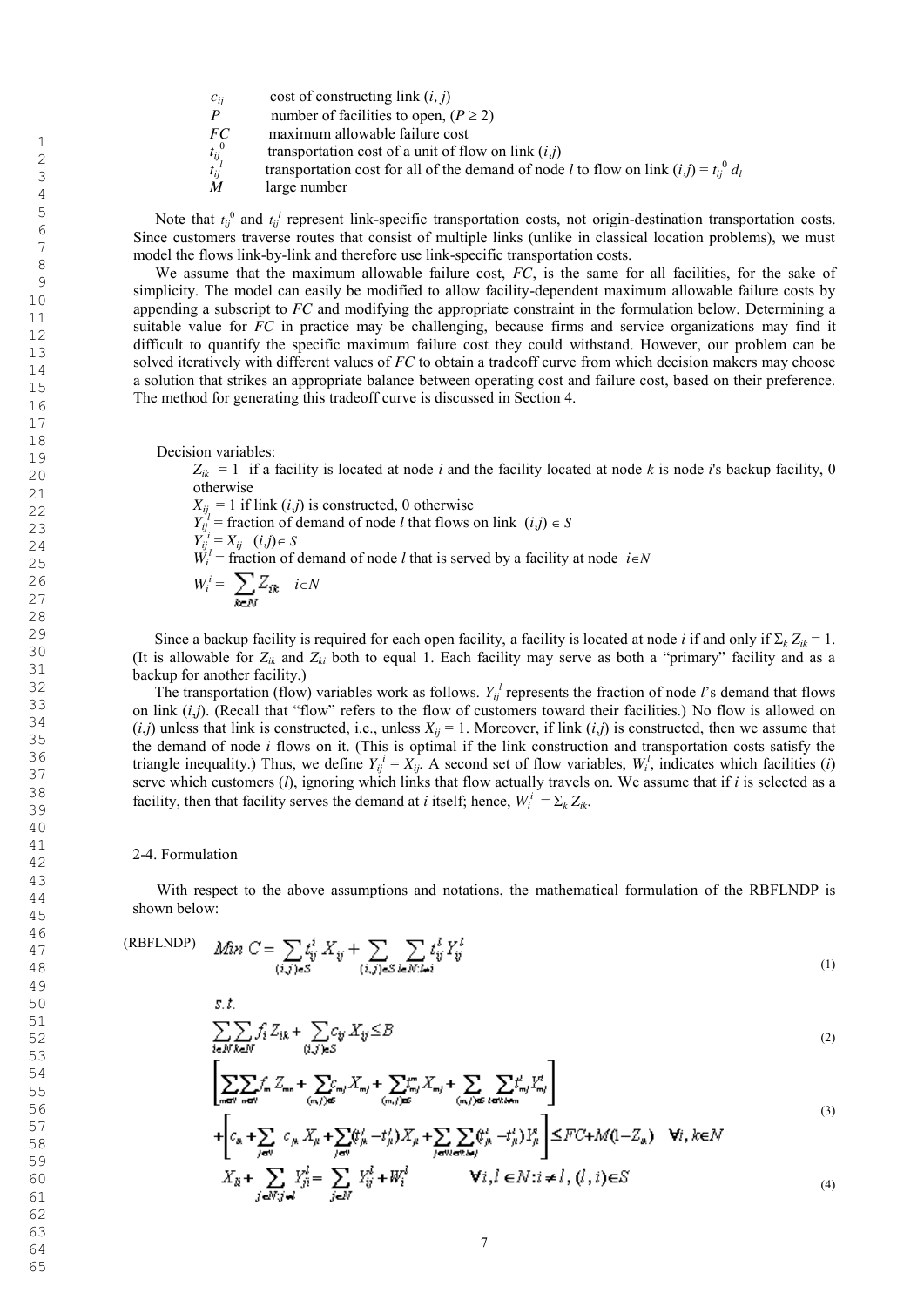$$
Y_{ji}^l = \sum_{i \in M} Y_{ij}^l + W_i^l \qquad \qquad \mathbf{\Psi} i, l \in N : i \neq l, \ (l, i) \notin S \tag{5}
$$

$$
\sum_{i=1}^{n} Z_{ik} + \sum_{j \in N} X_{ij} = 1 \qquad \forall i \in N
$$
\n<sup>(6)</sup>

$$
\sum_{k \in N} Z_{ik} + \sum_{j \in N, j \neq i} W_j^i = 1 \qquad \qquad \forall i \in N \tag{7}
$$

$$
Y^t_y \leq X_y \qquad \qquad \forall (i,j) \in S \ , \ \forall l \in N : i \neq l \ , \tag{8}
$$

$$
W_i^l \le \sum_{k \in \mathbb{N}} Z_{ik} \qquad \forall i, l \in \mathbb{N} : i \ne l
$$
\n<sup>(9)</sup>

$$
\sum_{\text{len } k \text{ only } k} Z_{\mathbf{a}} = P
$$
\n
$$
\sum_{k \in N} Z_{ik} \le 1 \qquad \forall i \in N
$$
\n
$$
\sum_{k \in N} Z_{ik} \le \sum_{k} Z_{ik} \qquad (11)
$$

$$
\sum_{i} Z_{ik} \le 1 \qquad \forall i \in N \tag{11}
$$

$$
\sum_{k \in \mathbb{N}} Z_{ik} \le \sum_{m \in \mathbb{N}} Z_{km} \qquad \forall k \in \mathbb{N} \tag{12}
$$

$$
0 \t\t \forall i \in N
$$
 (13)

$$
Y_{ij}^{l} \ge 0 \t\t \forall i, j, l \in \mathbb{N}
$$
\n
$$
(14)
$$

$$
W_i^l \ge 0 \t\t \forall i, l \in \mathbb{N}
$$
\n<sup>(15)</sup>

$$
X_{ij} \in \{0, 1\} \qquad \forall (i, j) \in S \,, \,\forall l \in N : l \neq i \tag{16}
$$

$$
i_k \in \{0, 1\} \qquad \forall i, k \in N : l \neq i \tag{17}
$$

The objective function (1) includes the transportation costs on all transportation links. The first term represents the first "leg" of the flow from demand node *i*, while the second term represents any additional links that node *i*'s demand travels along. Constraint (2) stipulates that the investment in facility location and link construction cannot exceed *B*. Constraints (3) are the reliability constraints. If a facility is opened at *i* and has backup facility  $k$  (i.e.,  $Z_{ik} = 1$ ), then the total failure cost may not be greater than *FC*. The first bracket calculates the "nominal" cost (the location and transportation cost if no disruptions occur), while the second bracket calculates the increase in cost when facility *i* fails. In particular, when facility *i* fails we must construct a new link to *k* from each node *j* for which a link (*j*,*i*) exists for normal conditions, as well as a new link from *i* to *k* to accommodate *i*'s demand; these costs are represented by the first two terms in the second bracket. We must also re-route the flows on these new links, and the *additional* transportation cost from this re-routing is represented by the second two terms inside the second bracket. Note that if  $Z_{ik} = 0$ , then the constraint is non-binding since the right-hand side is large.

Constraints (4) and (5) are flow-conservation constraints requiring that, for each pair of nodes *l* and *i*, the flow of node *l*'s demand into node *i* equals the flow of the same out of node *i* plus the demand served by a facility at node *i*, if any. Note that the customer-to-server assumption means that we treat facility nodes as "sinks" for the demand. The two constraints differ by the term  $X_{li}$ , which is included in the inbound flow if  $(l,i)$  is a potential link (in which case it equals  $Y_{li}^{\,l}$ ).

Constraints (6) ensure that, for each node *i*, either there is a facility at *i* or some link is constructed out of *i*. Constraints (7) require the demand of node *i* to find a destination, whether it is satisfied by node *i* itself ( $Z_{ik} = 1$ for some *k*) or by some other node  $j$  ( $W_j^i = 1$ ). Constraints (8) and (9) guarantee that potential links and facilities are not used if they are not constructed. Constraint (10) restricts the total number of newly located facilities to *P*. Constraints (11) stipulate that at most one facility *k* may be chosen as the backup for *i*. Constraints (12) prevent facility *k* from being used as a backup for facility *i* if *k* has not been opened. Constraints (13) say that a facility cannot be selected its own backup facility. Constraints (14)–(17) are standard non-negativity and integrality constraints. Note that, although we define *Y* and *W* as continuous variables, there exist optimal solutions in which they are binary, as in many other uncapacitated facility location models. Thus, we can treat the demand of each node as though it is completely assigned to the closest single facility rather than split among multiple facilities.

#### 2-5. Complexity

Z

Property 1 establishes that the RBFLND problem is NP-hard, since it has the *P*-median problem, which is itself NP-hard, as a special case.

**Property 1:** *The RBFLND problem is NP-hard*.

1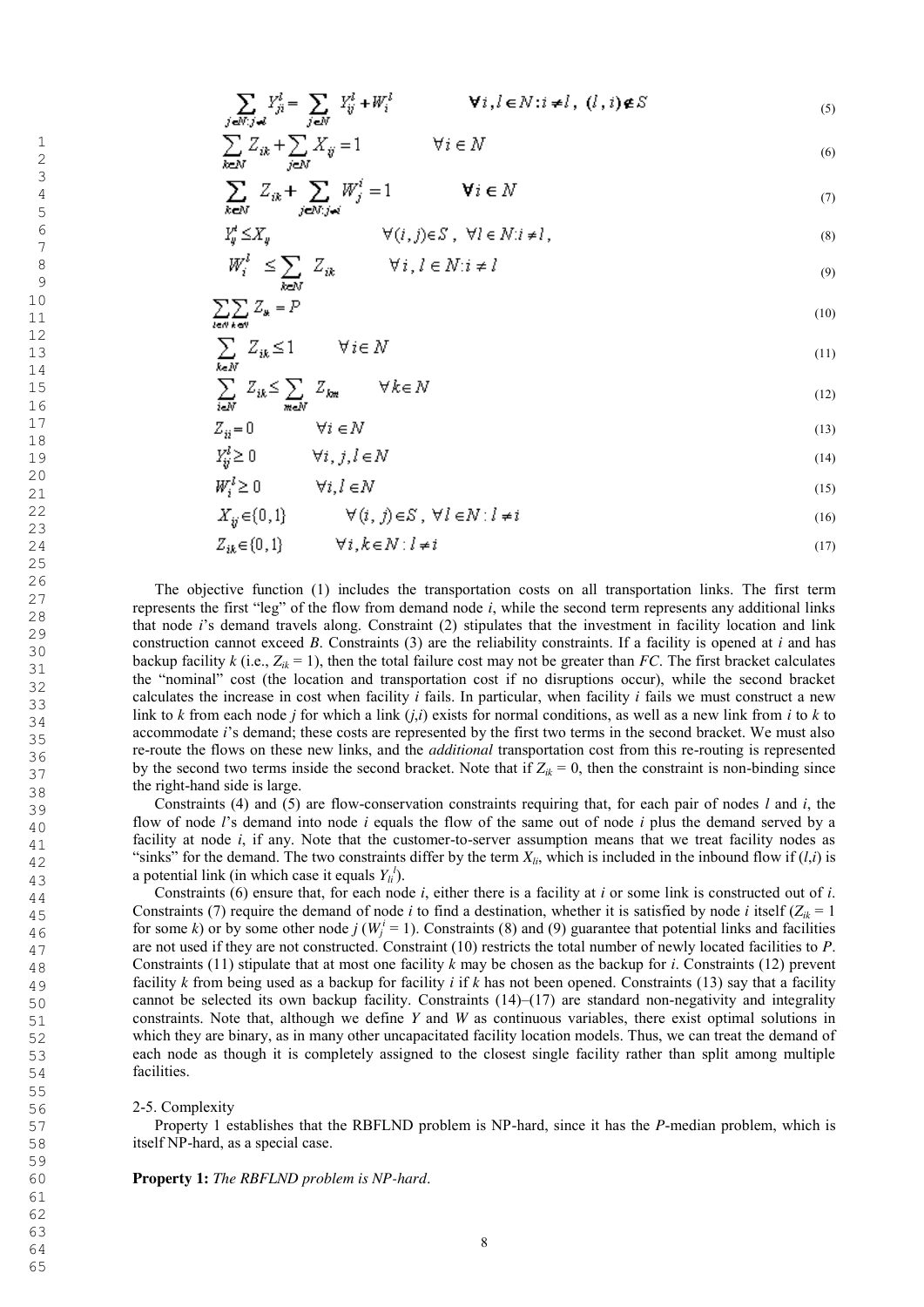**Proof:** The RBFLNDP reduces to the classical *P*-median problem if we set  $f_{ij} = c_{ij} = 0$  and  $B = FC = \infty$ . Since the *P*-median problem is NP-hard (Kariv and Hakimi 1979), so is the RBFLNDP. (Note that the RBFLNDP allows travel through intermediate nodes, whereas the classical *P*-median assumes direct travel between customers and facilities. However, the model in Kariv and Hakimi (1979) assumes distances are calculated as shortest paths in an underlying network, and therefore the two interpretations are identical.)  $\Box$ 

## **3. Solution procedure: LP relaxation heuristic approach**

We coded the formulation for the RBFLNDP proposed in Section 2-5 in GAMS 23.3 and solved it using CPLEX 12. We found that CPLEX can find an optimal solution for the RBFLNDP quickly for small-scale instances but that the run times increase quickly as the problem size grows, as suggested by Property 1. Thus, it is desirable to have an efficient heuristic solution procedure to solve larger-scale instances of the RBFLNDP. From the literature review in Section 1-2, one can conclude that customized heuristics based on problem-specific structure have played an important role in solving both the FLND problem and reliable facility location problems, and that they can often obtain near-optimal solutions to these problems in a reasonable computation time.

Motivated by this, we propose a new LP relaxation-based heuristic to solve the RBFLNDP. The basic idea is to first solve the LP relaxation of (RBFLNDP), then to round the resulting location variable matrix  $(Z^{LP})$  to integers, and finally to solve the original (RBFLNDP) model but with the location variables fixed to these new integer values. The rounding is performed based not on the individual elements  $Z_{ij}^{LP}$  of  $Z^{LP}$ , but on the sums  $Z_{ij}^{LP}$  $+ Z_{ji}^{LP}$ , since this sum provides more information about whether *i* and *j* represent a good *pair* of facilities. The heuristic proceeds as follows:

- Solve the LP relaxation of (RBFLNDP). Let  $Z^{LP}$  denote the  $n \times n$  matrix of location variables, and let  $Z_{ij}^{LP}$  be its  $(i,j)$ th element.
- 2. Improve  $Z^{LP}$  heuristically to obtain a binary matrix  $Z^{imp}$  as follows:
	- a. Let  $Z^{LP2}$  be a new upper-triangular matrix in which  $Z_{ij}^{LP2} = Z_{ij}^{LP} + Z_{ji}^{LP}$  if  $i < j$  and  $Z_{ij}^{LP2} = 0$ if *i* > *j*. (Recall that  $Z_{ij}^{LP2} = 0$  if *i* = *j*.)
	- b. Let  $\overline{Z}^{imp}$  be an  $n \times n$  matrix consisting of all 0s,  $\Psi = \{0\}$  and  $\theta = 0$  (Note that  $\theta$  represents the number of elements of *Ψ*).
	- c. While  $\theta \leq P$  do:
		- i. Let  $(i,j)$  be the largest element of  $Z^{LP2}$ . If there are multiple elements with the same maximum value, select the one whose column has the largest sum.
		- ii. Set the values of  $Z_{ij}^{LP2}$  and  $Z_{ij}^{imp}$  based on the "*If-Then*" conditions described in Fig. 1.



Fig. 1: "*if-then*" conditions flowchart of heuristic algorithm

3. Solve (RBFLNDP), treating the decision variables *Z* as fixed parameters equal to the corresponding values in *Zimp*.

We consider a small numerical example to illustrate the heuristic. Suppose that  $Z^{LP}$ , the output of the LP relaxation of (RBFLNDP), is as given below. By adding the corresponding values as in step 2(a), we obtain the matrix *ZLP*<sup>2</sup> .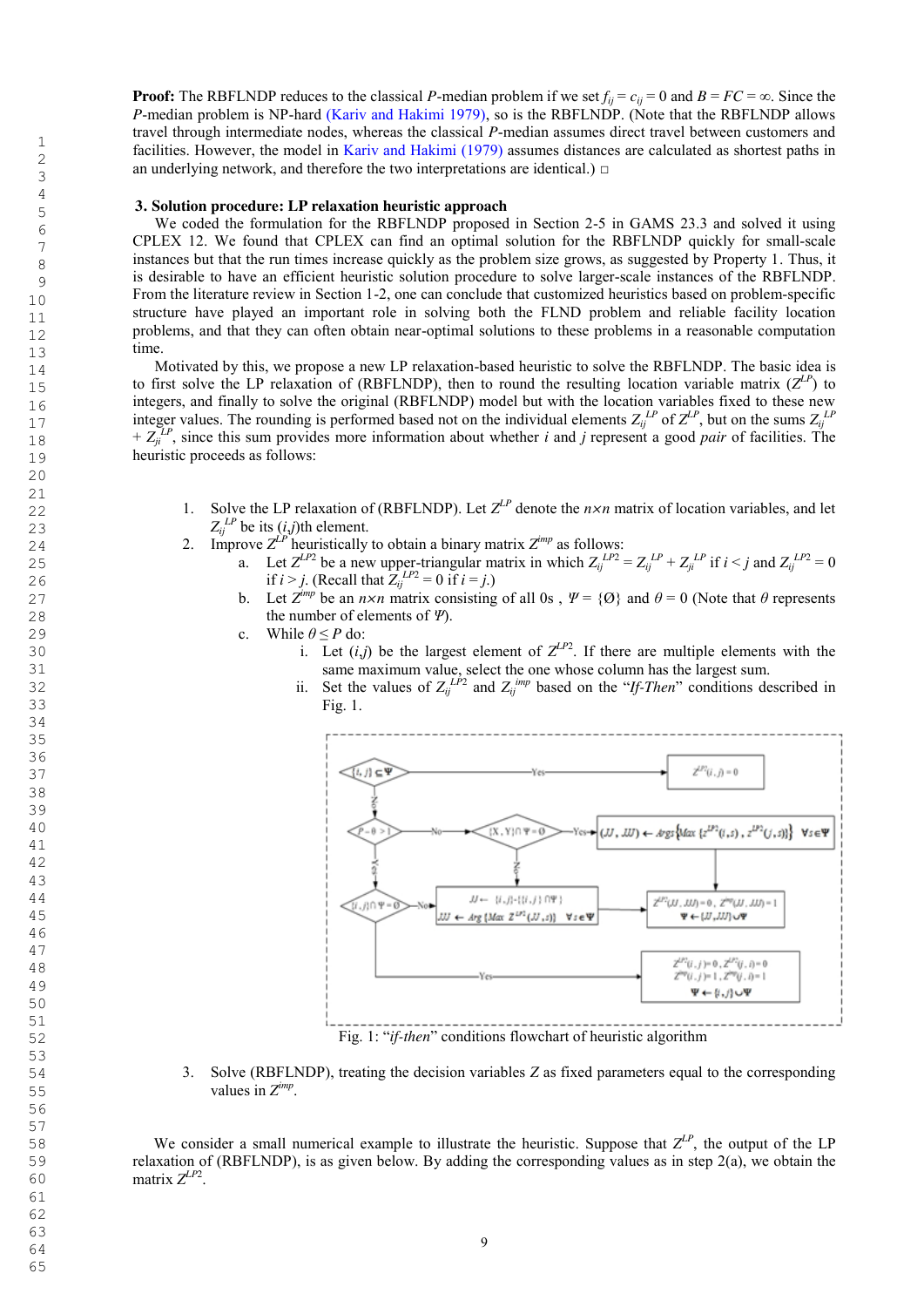$$
Z^{LP} = \begin{bmatrix}\n0 & 0.341 & 0.318 & 0.341 & 0.318 & 0.341 \\
0.341 & 0 & 0 & 0 & 0 & 0 \\
0.341 & 0.113 & 0 & 0 & 0 & 0 \\
0 & 0 & 0.341 & 0 & 0 & 0 & 0 \\
0 & 0 & 0 & 0 & 0 & 0 & 0\n\end{bmatrix}\n\implies Z^{LP} = \begin{bmatrix}\n0 & 0.682 & 0.318 & 0.682 & 0.318 & 0.341 \\
0 & 0 & 0.318 & 0.113 & 0 & 0 \\
0 & 0 & 0 & 0 & 0 & 0 \\
0 & 0 & 0 & 0 & 0 & 0 \\
0 & 0 & 0 & 0 & 0 & 0\n\end{bmatrix}
$$
\nFinally,  $Z^{LP} = \begin{bmatrix}\n0 & 0 & 0.318 & 0 & 0 & 0.318 & 0.411 \\
0 & 0 & 0 & 0 & 0 & 0 & 0 \\
0 & 0 & 0 & 0 & 0 & 0 & 0 \\
0 & 0 & 0 & 0 & 0 & 0 & 0 \\
0 & 0 & 0 & 0 & 0 & 0 & 0 \\
0 & 0 & 0 & 0 & 0 & 0 & 0 \\
0 & 0 & 0 & 0 & 0 & 0 & 0\n\end{bmatrix}$ 

The maximum value of  $Z^{LP2}$  is 0.682, but elements (1,2) and (1,4) both attain this maximum. Since column 2 sums to 0.682 and column 4 sums to 0.795, we select element (1,4), and we set  $Z_{1,4}^{imp} = 1$  and  $Z_{1,4}^{LP2} = 0$ . We repeat this process until *Ψ* contains *P* elements. If  $P = 4$ , the final matrix  $Z^{imp}$  has elements (1,4), (4,1), (2,1), and  $(5,1)$  equal to 1. In other words, facilities are opened at nodes 1, 2, 4, and 5, and the variables  $Z_{14}$ ,  $Z_{41}$ ,  $Z_{21}$ , and *Z*<sup>51</sup> are fixed to 1 when we solve (RBFLNDP).

# **4. Numerical Example**

We now provide a numerical example illustrating the application of the model and heuristic to a 21-node example used by several authors (Melkote 1996, Daskin 1987, Hodgson M J, Rosing 1992, Simchi-Levi D, Berman 1988). The network has 38 potential links that may be selected for construction. Other data, such as the facility location cost, the demand of each node and the transportation cost of each link are described in Melkote (1996). Also, a fixed coefficient *u* is defined as the cost of constructing one unit length of a link, so that each link construction cost is calculated as  $c_{ij}=u t_{ij}$ . We assume that  $P = 4$ ,  $u = 30$  and the budget  $B = $25,000$ .

We begin by ignoring the disruptions (setting  $FC = \infty$ ). The optimal solution for this problem, obtained by solving (RBFLNDP) optimally using CPLEX, is depicted in Fig. 2. The optimal facilities are 2, 10, 12, and 18, and the optimal links are displayed in the figure. Note that some demands (e.g., nodes 4 and 11) are served directly by a facility, while others (e.g., nodes 5 and 13) are served via intermediate nodes and links.



**Fig. 2: The optimal solution of the numerical example without considering disruptions (***FC***=∞)**

**Fig. 3: The optimal solution of the numerical example considering disruptions (***FC***=\$159,000)**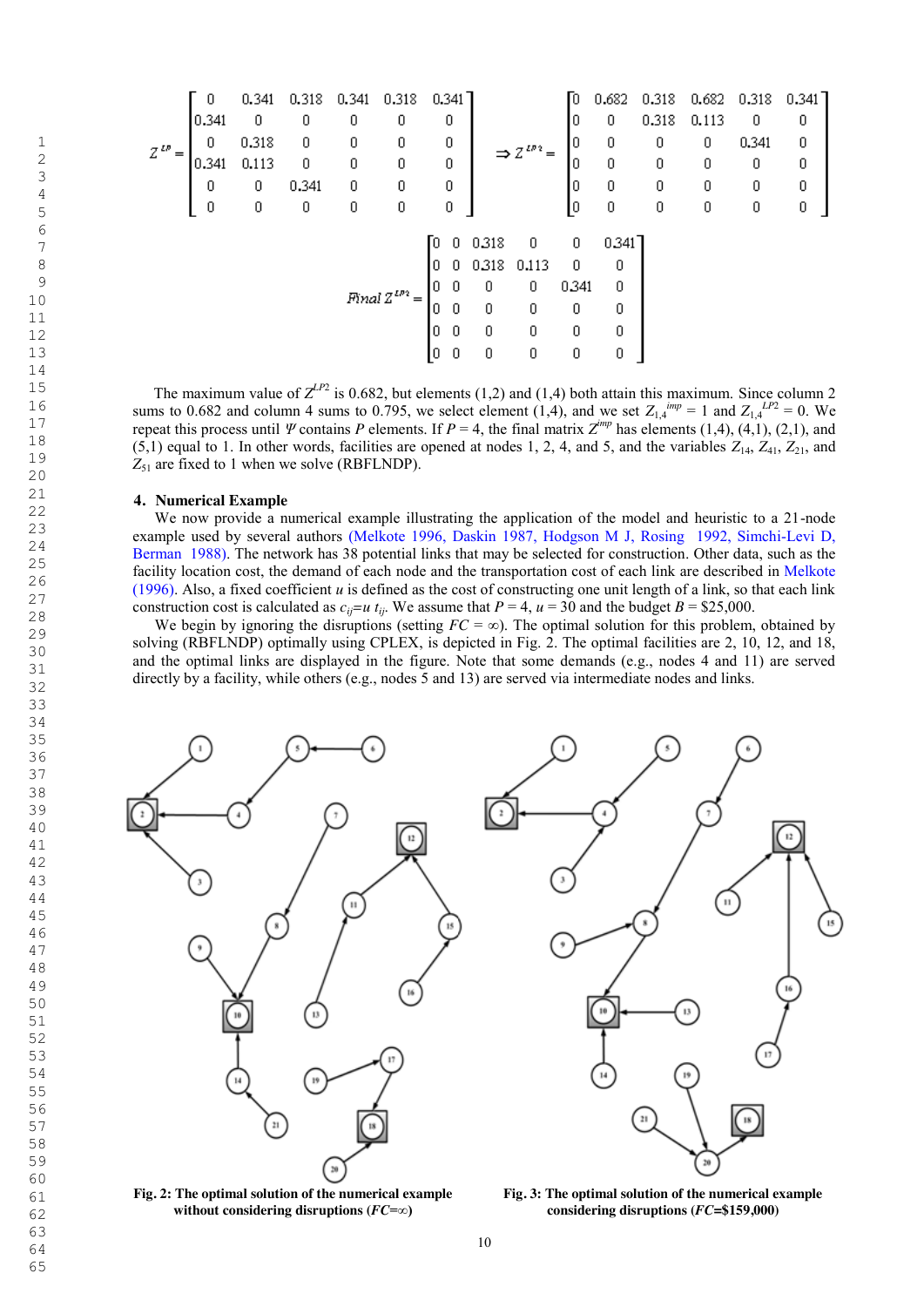The total cost of this solution, which ignores disruptions, is \$28,410. However, suppose that the worst-case disruption occurs; this happens to be facility 18, which has the maximum failure cost (i.e., the largest left-hand side of constraints (3)). In this case, the demand nodes that are served by facility 18 must be served by facility 18's best (or nearest) backup facility, facility 10. This results in a failure cost of \$168,666.00. (Recall that the objective function includes transportation costs only, whereas the failure cost includes all costs.)

Now suppose, instead, that the decision makers want the maximum value of the failure cost to be not more than \$159,000 ( $FC = $159,000$ ). In this case, the optimal design, shown in Fig. 3, has a cost of \$32,310 when there is no disruption. But, in this case, if there is a disruption at the facility located at node 10 (which has the maximum failure cost), the demand nodes that are served by node 10 are fulfilled by facility 10's backup facility, facility 2 (according to the obtained solution of RBFLNDP model), and the failure cost is \$158,256. (Note that node 2 may not be the best (or nearest) backup facility for node 10. However, it is good enough to ensure that the failure cost is less than the upper bound of \$159,000.000. In general the model does not differentiate among these "good enough" backup facilities, and any of them may be chosen.) Clearly, the new solution causes a small increase in transportation cost versus the original solution (\$32,310 versus \$28,410), but the maximum failure cost is significantly reduced (\$158,000 versus \$168,666). This reduction can be critical, especially in emergency conditions.

To provide insights into the behavior of the objective function of (RBFLNDP) in response to changes in *FC* and *B*, Fig. 4 and Fig. 5 present tradeoff curves for the RBFLNDP for the problem instance from Melkote (1996). Fig. 4 shows how the objective function changes with *FC*. The optimal FLNDP solution ( $FC = \infty$ ) is the left-most point on the curve, and subsequent points represent solutions obtained by choosing other values of *FC*. Evidently, the objective function decreases as the maximum failure cost increases; there is a tradeoff between the two. This relationship is logical because, in order to increase the reliability of the network, additional facility location costs, link construction costs, and transportation costs must be paid. Fortunately, the left part of the tradeoff curve is steep, indicating that large improvements in reliability may be attained with small increases in FLNDP cost. For example, the fourth point on the curve has a 6% larger value of *C*\* versus the optimal solution to the FLNDP but a 20% reduction in the maximum failure cost. The smooth right-most portion of the curve is of less interest, because it shows a large increase in the total cost compared with a very small decrease in the maximum failure cost.

Another important factor affecting the value of objective function is the investment budget *B*. Fig. 5 illustrates the changes in the optimal value of the objective function  $(C^*)$  for different values of *B*. From Fig. 5, it is clear that the optimal value of *C\** will increase considerably as the value of *B* decreases. This relationship is also logical, because as the investment budget decreases, fewer facilities and links can be constructed, and therefore travel costs will increase.



**Fig. 4: The changes in optimal value of objective function for different values of** *FC*



**Fig. 5: The changes in optimal value of** *C***\* for different values of** *B*

#### **5- Computational Results**

A series of numerical experiments to evaluate the performance of the proposed heuristic approach were performed. The algorithm was coded in MATLAB R2011b and GAMS 23.3.3 and executed on a computer with an AMD Opteron 2.0 GHz (×16) processor and 32GB RAM, operating under Linux.

## 5-1. Experimental Design

In order to verify the performance of the proposed heuristic approach, we solved 30 problems of varying sizes. These problems were generated randomly in a manner similar to that described in the literature (Melkote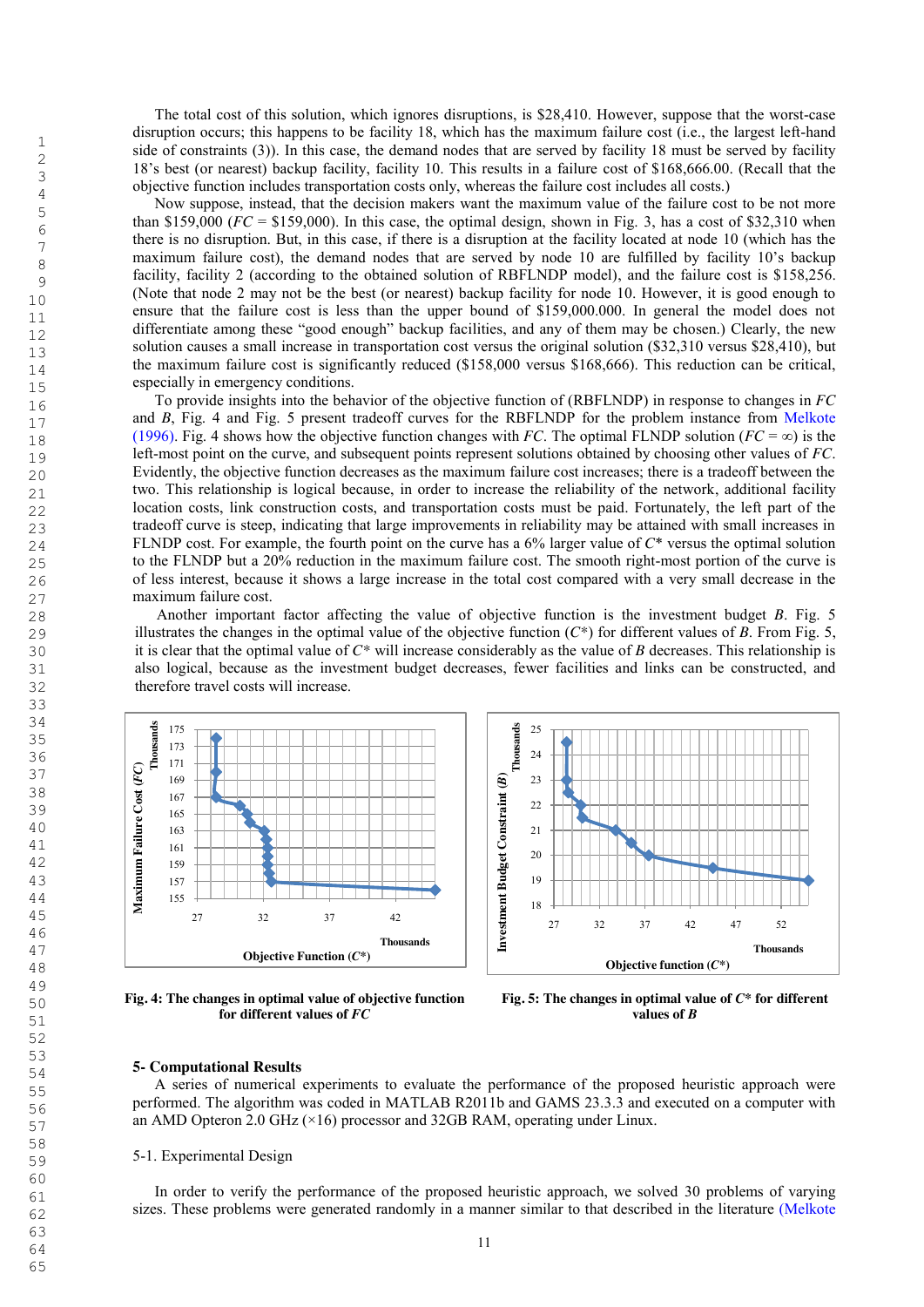1996, 2001). In particular: The transportation cost for each link was randomly drawn from a discrete uniform distribution on [30, 100]. The construction costs of new links were calculated by multiplying the transportation cost by a coefficient *u*, where *u* has a discrete uniform distribution on [15, 30] and is drawn once for each instance and used for all links. The demand at each node and the fixed cost of opening each facility were sampled uniformly from [10, 150] and [1200, 3000], respectively, and then rounded to the nearest integer. Our instances contain between  $N = 5$  and 60 nodes and  $\overline{P}$  varies from 2 to 9.

We set CPLEX's optimality tolerance to 10% and its time limit to 2500 seconds for both the exact and heuristic methods. That is, CPLEX terminated when either of these criteria were reached, both when solving the problem optimally and when solving the IP in the final step of the heuristic.

# 5-2. Algorithm Performance

Table 3 summarizes the performance of the proposed heuristic algorithm with that of CPLEX. For each algorithm, the table represents the run time ("Time") and objective value ("Cost"). The run time for the heuristic includes the time required to solve the LP relaxation in step 1, which is then used as an input for the main step of the algorithm. The table reports the lower bound from CPLEX ("CLB") and from the heuristic ("HLB"), where the latter represents the objective value of the LP relaxation solved in step 1 of the heuristic, and the percentage gap between the objective value of the best solution found and the corresponding lower bound:

$$
Gap_{CPIZX}(96) = \frac{Cost_{CPIZX} - CLB}{Cost_{CPIZX}} \times 100 \quad ; \quad Gap_{Euvish}(96) = \frac{Cost_{Euvishic} + HLB}{Cost_{Euvishic}} \times 100
$$

Finally, the last two columns give the ratio between the computation times (solution costs, respectively) of the two methods:

$$
Ratio_{nme} (\%) = \frac{Time_{Heurlable}}{Time_{cPLEX}} \times 100 \qquad ; \qquad Ratio_{cou} (\%) = \frac{Cost_{Heurlable}}{Cost_{cPLEX}} \times 100
$$

Values less than 100% in the "Time (%)" and "Cost (%)" columns indicate that our heuristic outperformed CPLEX with respect to CPU time and solution cost, respectively. (CPLEX may find sub-optimal solutions because of our termination settings, as described above.) Our heuristic was faster than CPLEX for all instances. In addition, the notation "n/a" in the table indicates that no feasible solution could be obtained for that instance in the allowed time (2500 seconds).

The proposed heuristic algorithm was able to find the same or better solutions than CPLEX for 25 of the 36 test problems (69.4%). The heuristic is also much faster: it required only 64.6% of CPLEX's time, on average, and found solutions within the time limit for all but one of the instances, whereas CPLEX failed to do so for 9 of the 36.

Fig. 6 illustrates the run times of the proposed heuristic algorithm and CPLEX graphically. Each data point represents the average of the three instances (each with a different value of *P*) for each value of *N*. From Fig. 6, it can be concluded that the CPU time of CPLEX increases sharply as the number of nodes increases; moreover, CPLEX cannot solve the instances with more than 50 nodes to 10% optimality. In contrast, the proposed heuristic can obtain the same or better solutions in a reasonable time compared with CPLEX.

## **6. Conclusions and future research**

In this paper, we considered the combined facility location/network design problem considering two additional aspects not previously included in studies of this problem, namely, system reliability and budget constraints. Our problem, called the reliable budget-constrained facility location/network design problem (RBFLNDP), was formulated as a mixed integer linear programming model. The basic principal in the proposed formulation is the concept of "backup" assignments, which indicate the backup facilities to which clients are assigned when closer facilities have failed and are not available. The tradeoff between the nominal cost and system reliability emphasized that significant improvements in system reliability are often possible with slight increases in the total cost. Moreover, a sensitivity analysis was done to provide insight into the behavior of the proposed model in response to changes in the reliability limit and the investment budget. The sensitivity analysis for the maximum allowable failure cost indicates that large improvements in reliability may be attained with small increases in cost, while that for the investment budget showed that the optimal value of the objective function increases considerably as the budget decreases. This effect is logical, because of the limitation the investment budget places on new facility location and link construction. We proposed an efficient heuristic based on LP relaxation to solve the proposed mathematical model. Numerical tests showed that the proposed heuristic consistently outperforms CPLEX in terms of solution speed, while still maintaining excellent solution quality.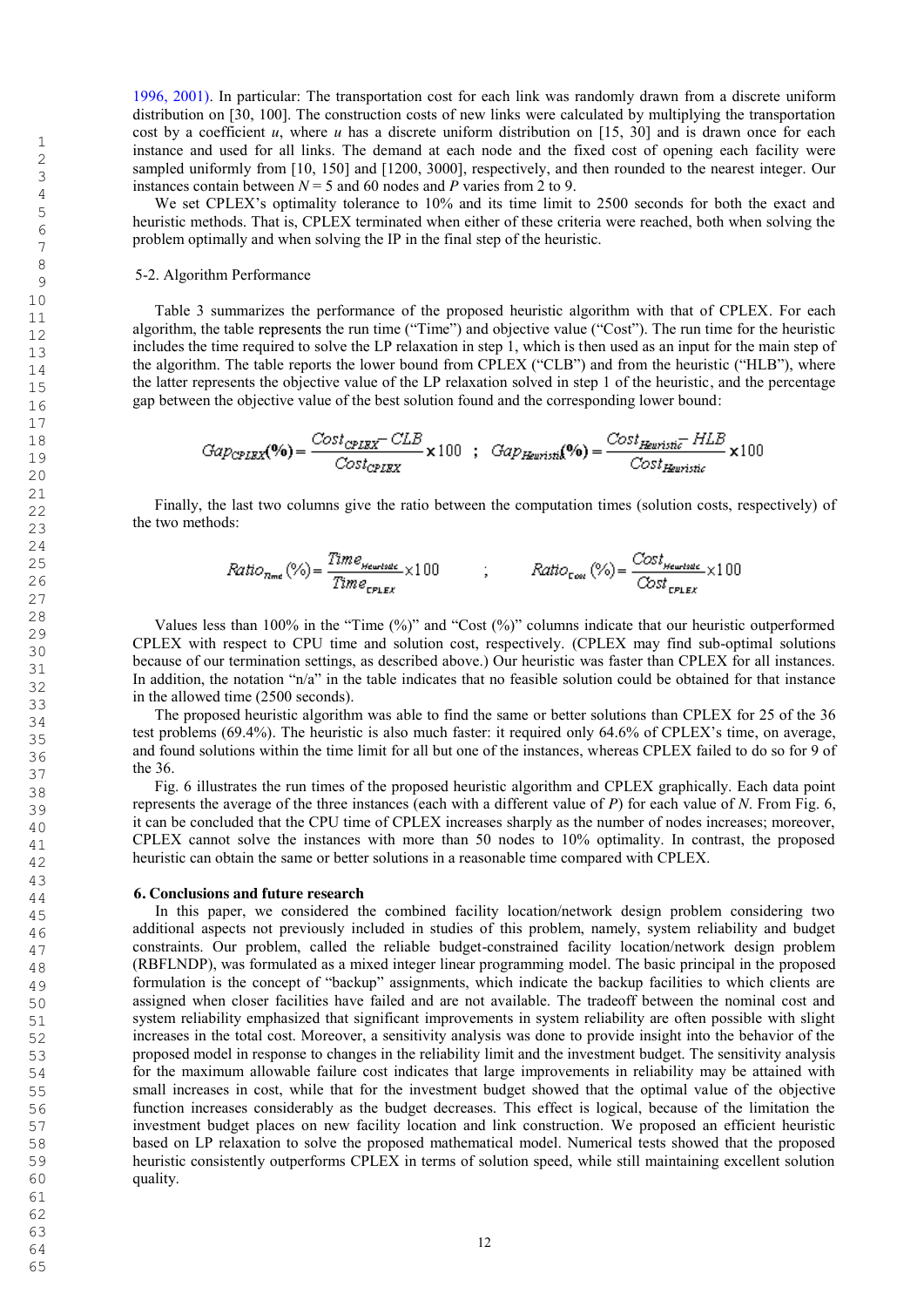Our findings raise some questions for future research. First, our heuristic may still require an unacceptably long run time for considerably larger problem instances, so it would be desirable to develop an alternate heuristic capable of solving larger instances in reasonable time. One possible avenue is the development of metaheuristics such as tabu search (TS) and particle swarm optimization (PSO). Second, we considered only a single objective function in this paper; however, considering the RBFLNDP as a multi-objective problem, such as minimizing the operating costs while also maximizing the reliability of system, may find practical application in industries and services.

|                                 |          |                |              |                        |            |             | Table 3: Comparison of performance of heuristic vs. CPLEX |             |            |             |              |             |
|---------------------------------|----------|----------------|--------------|------------------------|------------|-------------|-----------------------------------------------------------|-------------|------------|-------------|--------------|-------------|
| <b>Instance</b><br>Abbreviation | $\cal N$ |                |              | <b>CPLEX</b>           |            |             | Heuristic                                                 |             |            |             | DIFF $(\%)$  |             |
|                                 |          | $\pmb{P}$      | <b>Value</b> | $\mathbf{L}\mathbf{B}$ | Gap $(\%)$ | <b>Time</b> | <b>Value</b>                                              | LB          | Gap $(\%)$ | <b>Time</b> | Time $(\% )$ | Cost $(\%)$ |
| TP1                             | 5        | $\sqrt{2}$     | 1,475.000    | 1,475.000              | 0.000      | 0.174       | 1,475.000                                                 | 1,475.000   | 0.000      | 0.173       | 99.425       | 100.000     |
| TP <sub>2</sub>                 |          | $\sqrt{2}$     | 1,964.000    | 1,817.277              | 7.471      | 1.028       | 1,937.000                                                 | 1,937.000   | 0.000      | 1.027       | 99.903       | 98.625      |
| TP3                             |          | 3              | 760.000      | 760.000                | 0.000      | 0.195       | 760.000                                                   | 760.000     | 0.000      | 0.161       | 82.564       | 100.000     |
| <b>AVG</b>                      |          |                |              |                        |            | 0.466       |                                                           |             |            | 0.454       | 93.964       | 99.542      |
| TP4                             | 10       | $\overline{c}$ | 26,470.000   | 26,470.000             | 0.000      | 0.902       | 26,470.000                                                | 26,470.000  | 0.000      | 0.897       | 99.446       | 100.000     |
| TP5                             |          | $\mathbf{3}$   | 19,210.000   | 19,010.703             | 1.037      | 0.833       | 20,210.000                                                | 20,210.000  | 0.000      | 0.716       | 85.954       | 105.206     |
| TP6                             |          | 3              | 51,250.000   | 47,095.719             | 8.106      | 1.297       | 51,250.000                                                | 46,709.762  | 0.089      | 1.104       | 85.120       | 100.000     |
| <b>AVG</b>                      |          |                |              |                        |            | 1.011       |                                                           |             |            | 0.906       | 90.173       | 101.735     |
| TP7                             | 15       | $\overline{c}$ | 39,880.000   | 39,291.527             | 1.476      | 5.339       | 39,880.000                                                | 39,783.304  | 0.002      | 4.068       | 76.194       | 100.000     |
| TP8                             |          | 3              | 47,564.000   | 42,861.049             | 9.888      | 11.719      | 44,319.000                                                | 43,250.323  | 0.024      | 6.779       | 57.846       | 93.178      |
| TP9                             |          | $\overline{4}$ | 56,250.000   | 54,250.073             | 3.555      | 23.311      | 56,250.000                                                | 56,250.000  | 0.000      | 4.563       | 19.574       | 100.000     |
| <b>AVG</b>                      |          |                |              |                        |            | 13.456      |                                                           |             |            | 5.137       | 51.205       | 98.329      |
| <b>TP10</b>                     | 20       | $\mathbf{3}$   | 46,270.000   | 45,821.508             | 0.969      | 66.393      | 46,270.000                                                | 45,832.170  | 0.009      | 53.907      | 81.194       | 100.000     |
| <b>TP11</b>                     |          | $\overline{4}$ | 57,464.000   | 56,420.465             | 1.816      | 84.803      | 67,012.000                                                | 64,402.628  | 0.039      | 58.866      | 69.415       | 116.616     |
| <b>TP12</b>                     |          | 5              | 81,315.000   | 77,790.430             | 4.334      | 66.092      | 82,546.000                                                | 80,215.000  | 0.028      | 25.989      | 39.322       | 101.514     |
| <b>AVG</b>                      |          |                |              |                        |            | 72.429      |                                                           |             |            | 46.254      | 63.310       | 106.043     |
| <b>TP13</b>                     | 25       | $\mathbf{3}$   | 64,320.000   | 61,510.000             | 4.369      | 109.099     | 68,890.000                                                | 68,890.000  | 0.000      | 69.661      | 63.851       | 107.105     |
| <b>TP14</b>                     |          | $\overline{4}$ | 113,865.000  | 103,680.000            | 8.945      | 81.197      | 125,505.000                                               | 122,480.894 | 0.024      | 52.101      | 64.166       | 110.223     |
| <b>TP15</b>                     |          | 5              | 141,525.000  | 141,525.000            | 0.000      | 106.862     | 135,375.000                                               | 133,459.066 | 0.014      | 49.456      | 46.280       | 95.654      |
| <b>AVG</b>                      |          |                |              |                        |            | 99.053      |                                                           |             |            | 57.073      | 58.099       | 104.327     |
| <b>TP16</b>                     | 30       | $\mathbf{3}$   | 84,650.000   | 78,353.330             | 7.438      | 383.123     | 83,900.000                                                | 82,970.000  | 0.011      | 212.089     | 55.358       | 99.114      |
| <b>TP17</b>                     |          | $\overline{4}$ | 113,203.000  | 112,181.300            | 0.903      | 368.389     | 123,535.600                                               | 123,535.600 | 0.000      | 174.173     | 47.280       | 109.127     |
| <b>TP18</b>                     |          | 5              | 84,858.000   | 83,605.500             | 1.476      | 482.191     | 92,077.500                                                | 92,077.500  | 0.000      | 166.196     | 34.467       | 108.508     |
| <b>AVG</b>                      |          |                |              |                        |            | 411.234     |                                                           |             |            | 184.153     | 45.701       | 105.583     |
| <b>TP19</b>                     | 35       | $\mathfrak{Z}$ | 75,992.000   | 74,651.593             | 1.764      | 583.703     | 62,167.000                                                | 57,693.234  | 0.072      | 450.692     | 77.213       | 81.807      |
| <b>TP20</b>                     |          | $\overline{4}$ | 103,290.000  | 97,306.902             | 5.793      | 634.380     | 103,290.000                                               | 100,587.000 | 0.026      | 407.006     | 64.158       | 100.000     |
| TP21                            |          | 5              | 175,395.000  | 170,317.200            | 2.895      | 532.552     | 182,751.000                                               | 178,687.381 | 0.022      | 276.695     | 51.956       | 104.194     |
| AVG                             |          |                |              |                        |            | 583.545     |                                                           |             |            | 378.131     | 64.442       | 95.334      |
| <b>TP22</b>                     | 40       | $\mathbf{3}$   | 93,563.000   | 89,190.562             | 4.673      | 1,138.700   | 95,480.000                                                | 95,480.000  | 0.000      | 757.902     | 66.559       | 102.049     |
| <b>TP23</b>                     |          | $\overline{4}$ | 122,097.000  | 114,943.500            | 5.859      | 1,026.718   | 135,733.500                                               | 135,733.500 | 0.000      | 612.342     | 59.641       | 111.169     |
| <b>TP24</b>                     |          | 5              | 105,918.000  | 98,899.000             | 6.627      | 655.389     | 105,708.000                                               | 105,708.000 | 0.000      | 256.917     | 39.201       | 99.802      |
| AVG                             |          |                |              |                        |            | 940.269     |                                                           |             |            | 542.387     | 55.133       | 104.340     |
| <b>TP25</b>                     | 45       | $\overline{4}$ | n/a          | n/a                    | n/a        | n/a         | 85,665.000                                                | 85,665.000  | 0.000      | 817.790     | n/a          | n/a         |
| <b>TP26</b>                     |          | 5              | n/a          | n/a                    | n/a        | n/a         | 115,939.500                                               | 115,939.500 | 0.000      | 1,151.206   | n/a          | n/a         |
| <b>TP27</b>                     |          | 6              | 130,906.000  | 130,906.000            | 0.000      | 1,228.256   | 135,906.000                                               | 130,906.000 | 0.037      | 872.010     | 70.996       | 103.820     |
| <b>AVG</b>                      |          |                |              |                        |            | 1,228.256   |                                                           |             |            | 947.002     | 70.996       | 103.820     |
| <b>TP28</b>                     | 50       | 5              | n/a          | n/a                    | n/a        | 2,500.000   | n/a                                                       | n/a         | n/a        | n/a         | n/a          | n/a         |
| <b>TP29</b>                     |          | $\sqrt{6}$     | n/a          | n/a                    | n/a        | 2,500.000   | 80,266.000                                                | 80,266.000  | 0.000      | 1,489.721   | n/a          | n/a         |
| <b>TP30</b>                     |          | 7              | 78,761.000   | 73,384.000             | 6.827      | 2,390.350   | 75,252.000                                                | 75,252.000  | 0.000      | 1,268.279   | 53.058       | 95.545      |
|                                 |          |                |              |                        |            |             |                                                           |             |            |             |              |             |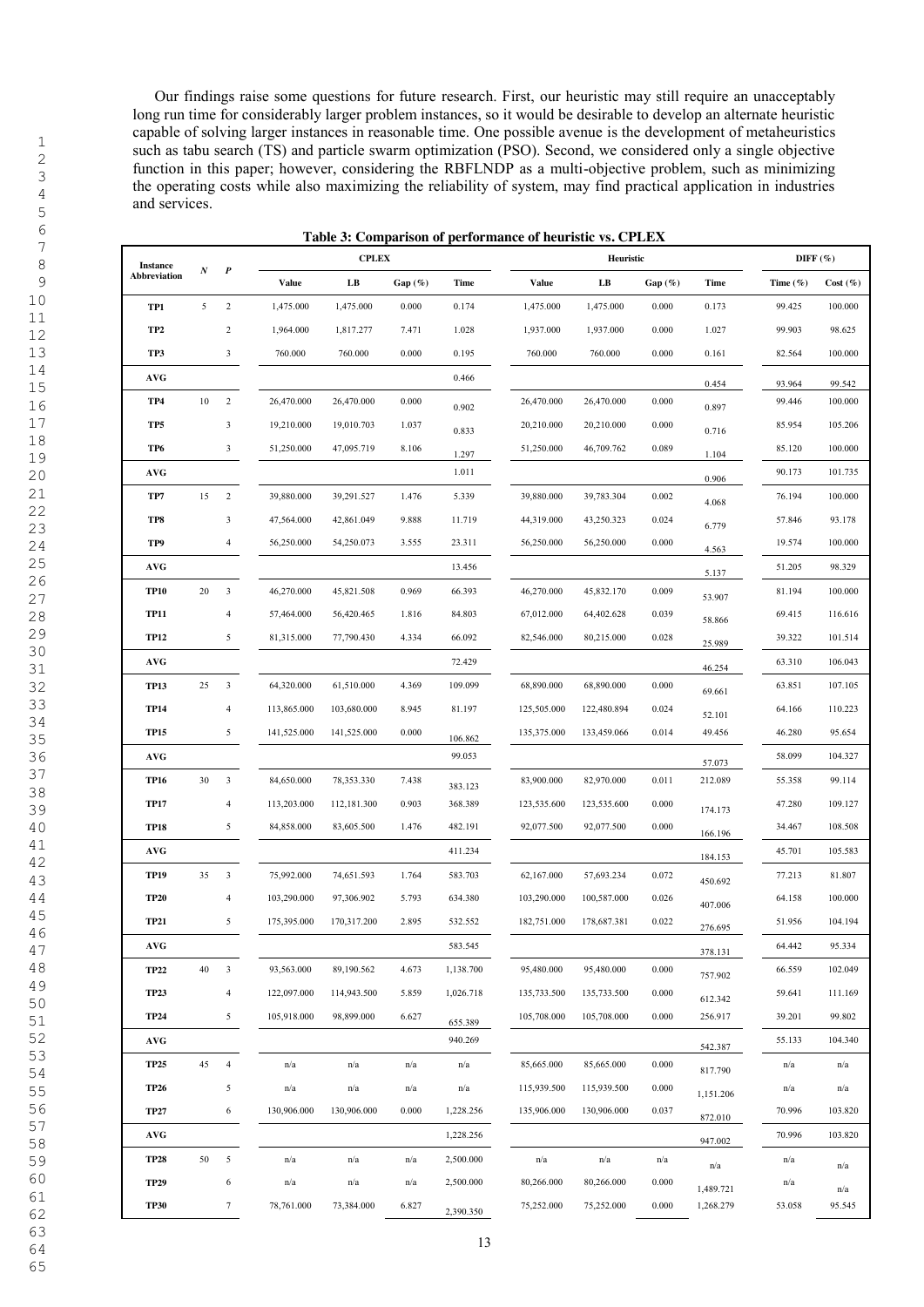| AVG              |    |   |     |     |     | 2,463.450 |             |             |       | 1,379.000 | 53.058 | 95.545  |
|------------------|----|---|-----|-----|-----|-----------|-------------|-------------|-------|-----------|--------|---------|
| <b>TP31</b>      | 55 | 6 | n/a | n/a | n/a | 2,500.000 | 84,550.000  | 84,550.000  | 0.000 | 1,694.246 | n/a    | n/a     |
| <b>TP32</b>      |    | 7 | n/a | n/a | n/a | 2,500.000 | 92,670.000  | 92,670.000  | 0.000 | 1,587.678 | n/a    | n/a     |
| <b>TP33</b>      |    | 8 | n/a | n/a | n/a | 2,500.000 | 91,740.000  | 91,740.000  | 0.000 | 1,462.357 | n/a    | n/a     |
| AVG              |    |   |     |     |     | 2,500.000 |             |             |       | 1,581.427 | n/a    | n/a     |
| <b>TP34</b>      | 60 |   | n/a | n/a | n/a | 2,500.000 | 125,641.000 | 115,647.251 | 0.080 | 1,942.631 | n/a    | n/a     |
| <b>TP35</b>      |    | 8 | n/a | n/a | n/a | 2,500.000 | 121,645.054 | 115,456.398 | 0.051 | 1,802.467 | n/a    | n/a     |
| <b>TP36</b>      |    | 9 | n/a | n/a | n/a | 2,500.000 | 119,251.601 | 112,449.256 | 0.057 | 1,745.927 | n/a    | n/a     |
| AVG              |    |   |     |     |     | 2,500.000 |             |             |       | 1,830.342 | n/a    | n/a     |
| <b>Total AVG</b> |    |   |     |     |     | 831.782   |             |             |       | 534.790   | 64.608 | 101.399 |



**Fig. 6: Run times of proposed heuristic algorithm vs. CPLEX**

## **Acknowledgements**

This project was financed (in part) by the ministry of science, research and technology of Iran under research Grant No. 212923 and by Iran University of Science and Technology. This support is gratefully acknowledged.

## *Vitae:*

**Davood Shishebori** is Ph.D student of industrial engineering at Iran University of Science and Technology, Iran. During the time in which this research was completed, he was a Pre-doctoral Research Associate at Lehigh University in Bethlehem, Pennsylvania, USA. His research interests include operations research, facility location and allocation models, and heuristic and metaheuristic algorithms.

**Lawrence V. Snyder** is an Associate Professor of Industrial and Systems Engineering at Lehigh University in Bethlehem, Pennsylvania, USA and former co-director of Lehigh's Center for Value Chain Research. He received his Ph.D. from Northwestern University. His research interests include modeling and solving problems under uncertainty in supply chain management, facility location, and energy systems. He has worked as a supply chain engineer and consultant for major producers of both perishable and durable goods.

**Mohammad Saeed Jabalameli** is Associate Professor of Industrial Engineering, Iran University of Science and Technology, Iran. He received his Ph.D. from Tarbiat Modaress University (Tehran, Iran). His research activities include facility location and allocation problems, operations research and heuristic and metaheuristic algorithms.

#### **References:**

Barrionuevo A, Deutsch C (2005) A distribution system brought to its knees. New York Times, September 1

Bathgate A, Hayashi A (2008) Airlines lining up for Boeing 787 compensation. Reuters, April 10

- Berman O, Krass D, Menezes MBC (2007) Facility reliability issues in network p-median problems: Strategic centralization and colocation effects. Operations Research 55(2):332-350
- Bigotte JF, Krass D, Antunes AP, Berman O (2010) Integrated modeling of urban hierarchy and transportation network planning. Transportation Research Part A 44(7):506–522